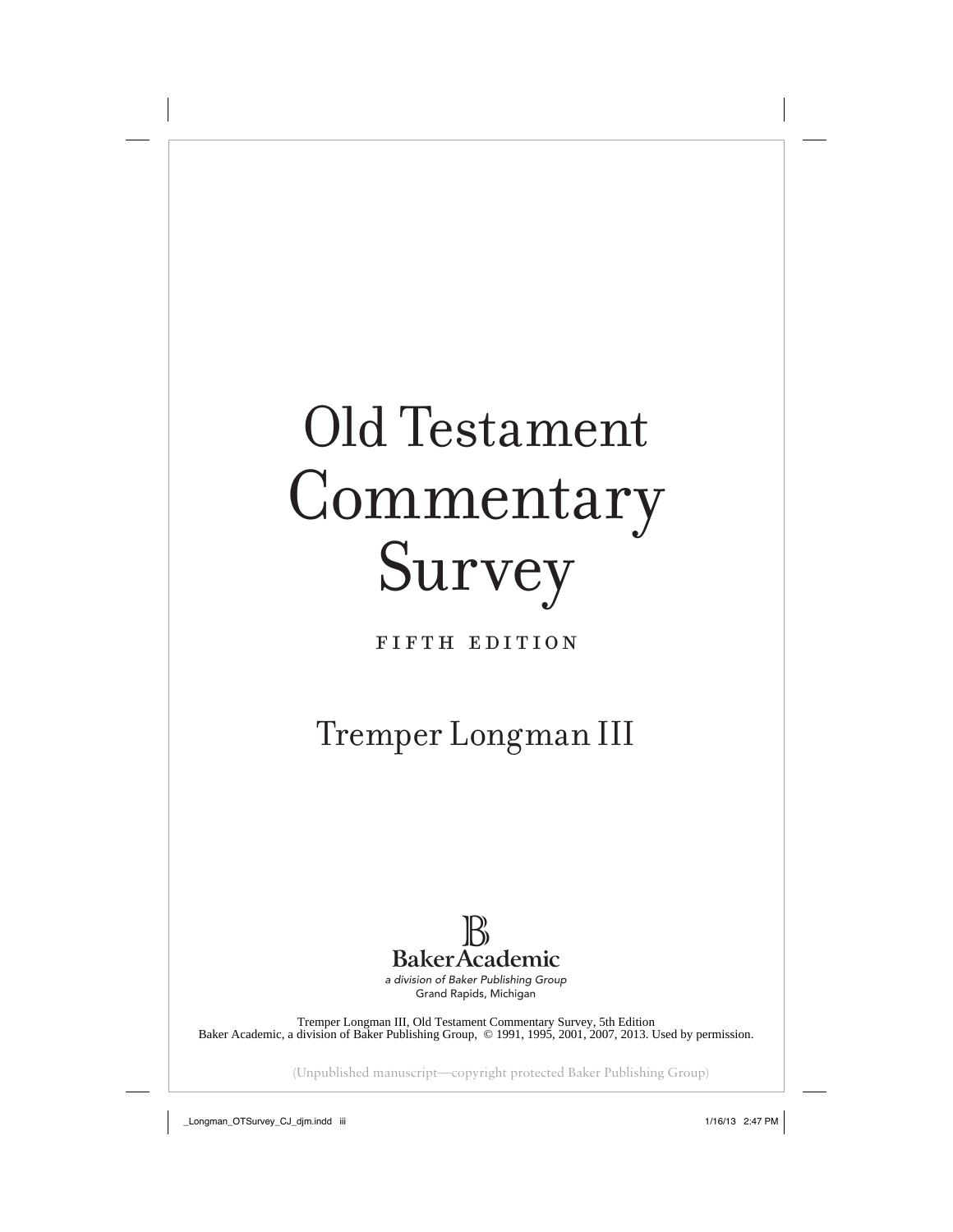© 1991, 1995, 2003, 2007, 2013 by Tremper Longman III

Published by Baker Academic a division of Baker Publishing Group P.O. Box 6287, Grand Rapids, MI 49516-6287 www.bakeracademic.com

Printed in the United States of America

All rights reserved. No part of this publication may be reproduced, stored in a retrieval system, or transmitted in any form or by any means—for example, electronic, photocopy, recording—without the prior written permission of the publisher. The only exception is brief quotations in printed reviews.

Library of Congress Cataloging-in-Publication Data is on file at the Library of Congress, Washington, DC.

ISBN 978-0-8010-3991-1 (pbk.)

13 14 15 16 17 18 19 7 6 5 4 3 2 1



green

Tremper Longman III, Old Testament Commentary Survey, 5th Edition Baker Academic, a division of Baker Publishing Group, © 1991, 1995, 2001, 2007<del>, 2013. Used by permis</del>sion.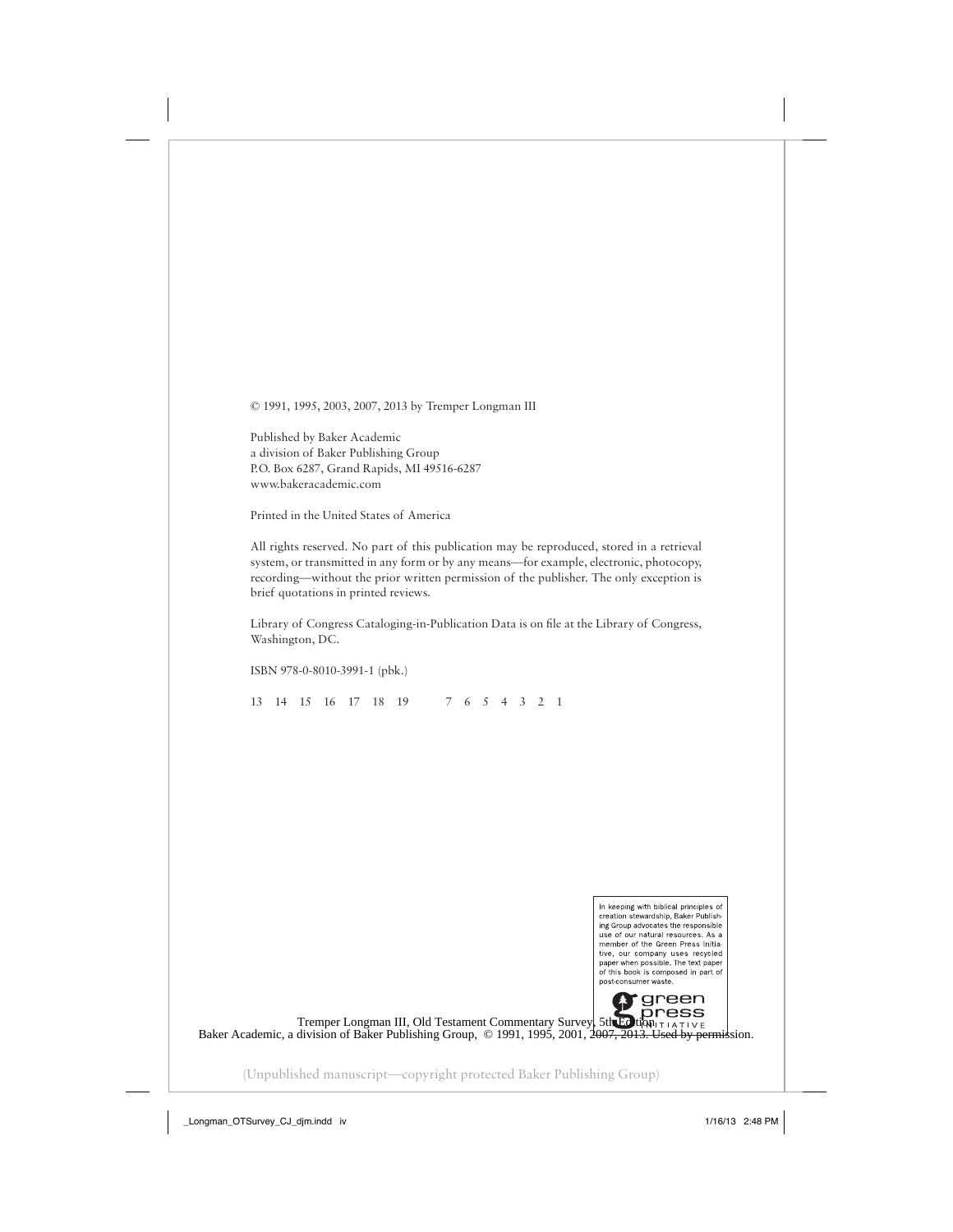Bruce Fisk, Charles Farhadian, Maurice Lee, Bill Nelson, Caryn Reeder, Helen Rhee, Curt Whiteman, Telford Work Religious Studies Department, Westmont College

To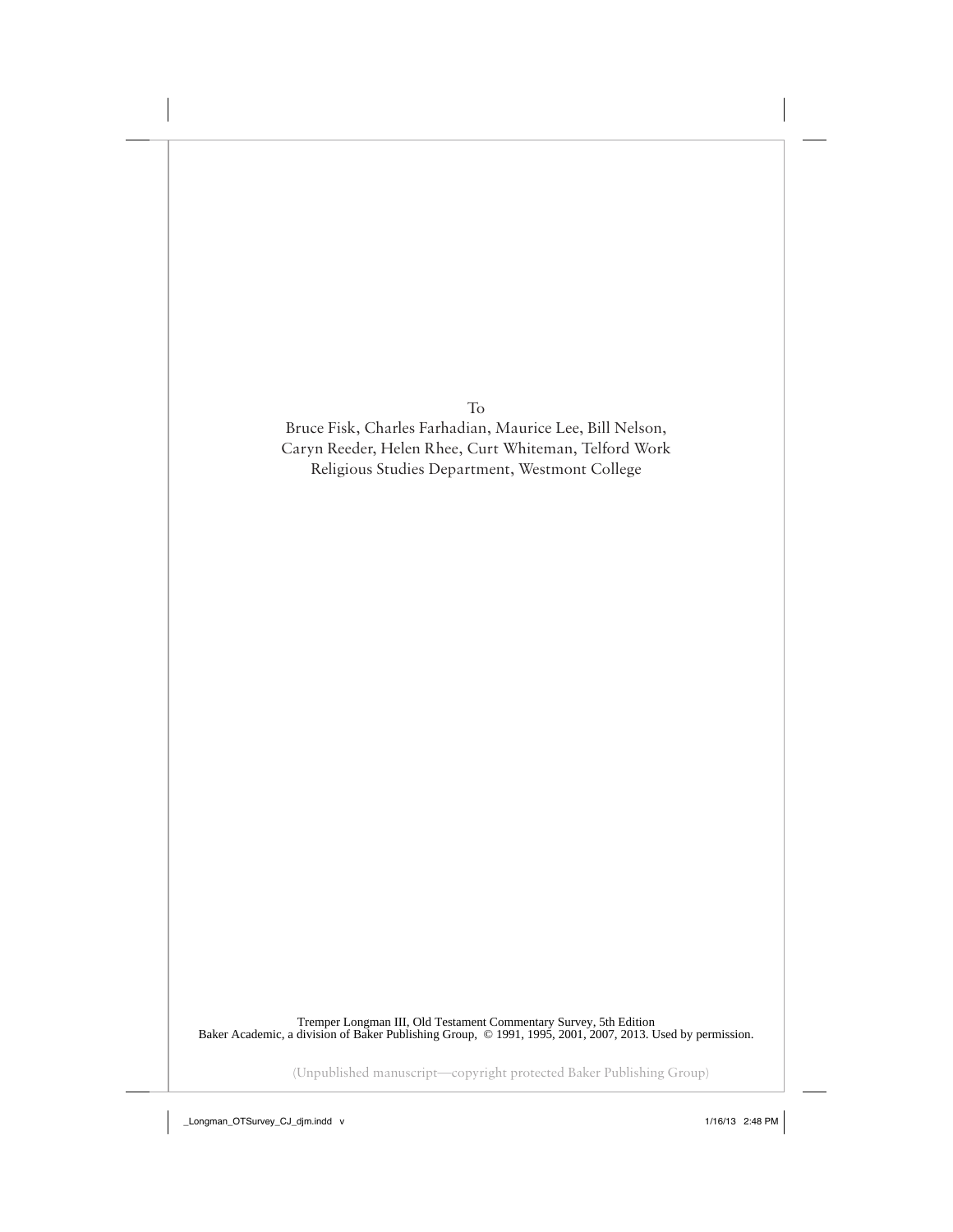Tremper Longman III, Old Testament Commentary Survey, 5th Edition Baker Academic, a division of Baker Publishing Group, © 1991, 1995, 2001, 2007, 2013. Used by permission.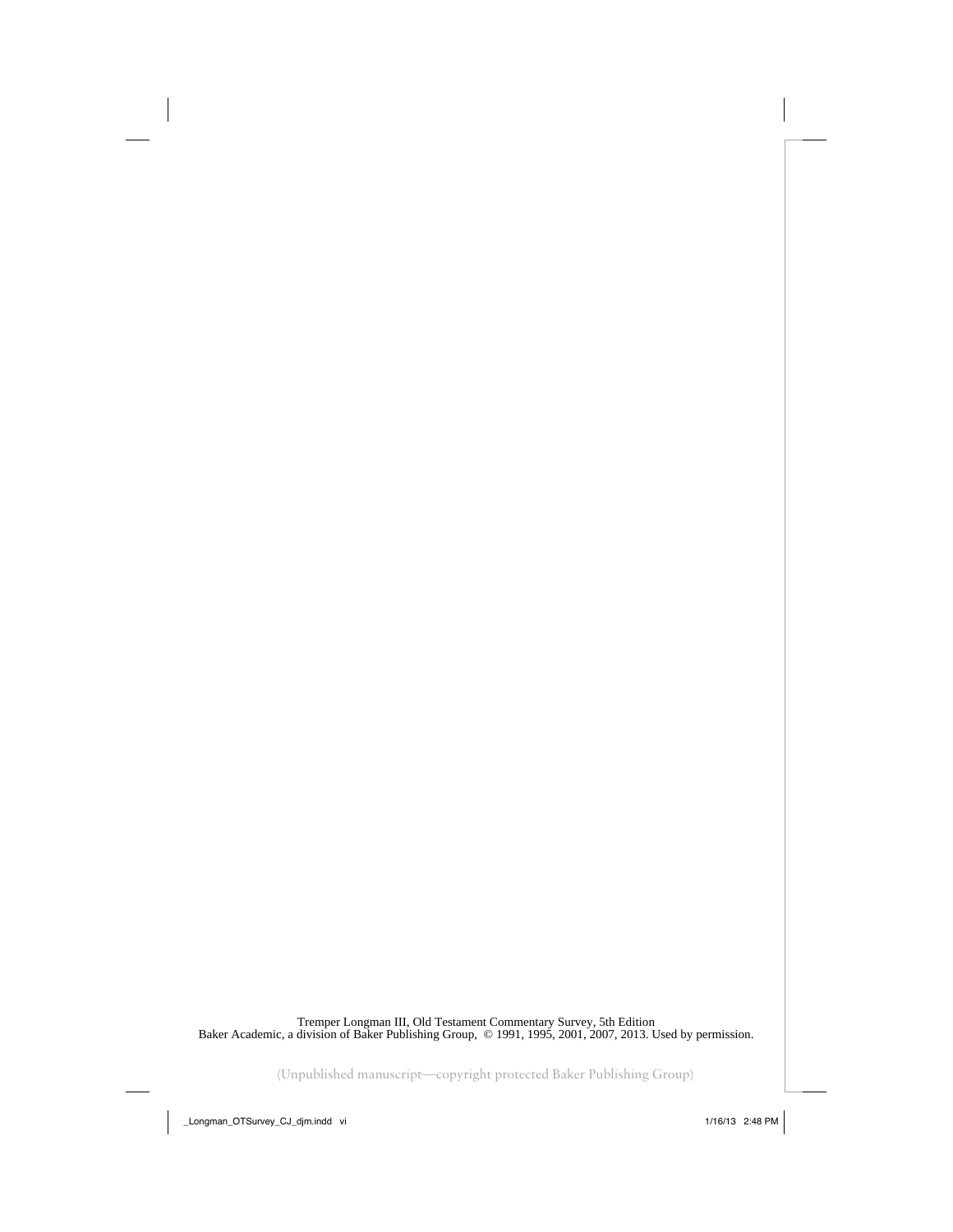# Contents

|  |  |  |  | Preface to the Fifth Edition ix |  |
|--|--|--|--|---------------------------------|--|
|--|--|--|--|---------------------------------|--|

**Acknowledgments xi**

**Abbreviations xiii**

**Introduction 1** Who Should Read This Guide? 2 Evaluation 2

The Use and Abuse of Commentaries 3

**One-Volume Commentaries 5**

**Commentary Sets and Series 7**

#### **Individual Commentaries 19**

| Genesis 19     | Joshua 42 |
|----------------|-----------|
| Exodus 26      | Judges 46 |
| Leviticus 30   | Ruth 49   |
| Numbers 34     | Samuel 51 |
| Deuteronomy 37 | Kings 56  |

vii Tremper Longman III, Old Testament Commentary Survey, 5th Edition Baker Academic, a division of Baker Publishing Group, © 1991, 1995, 2001, 2007, 2013. Used by permission.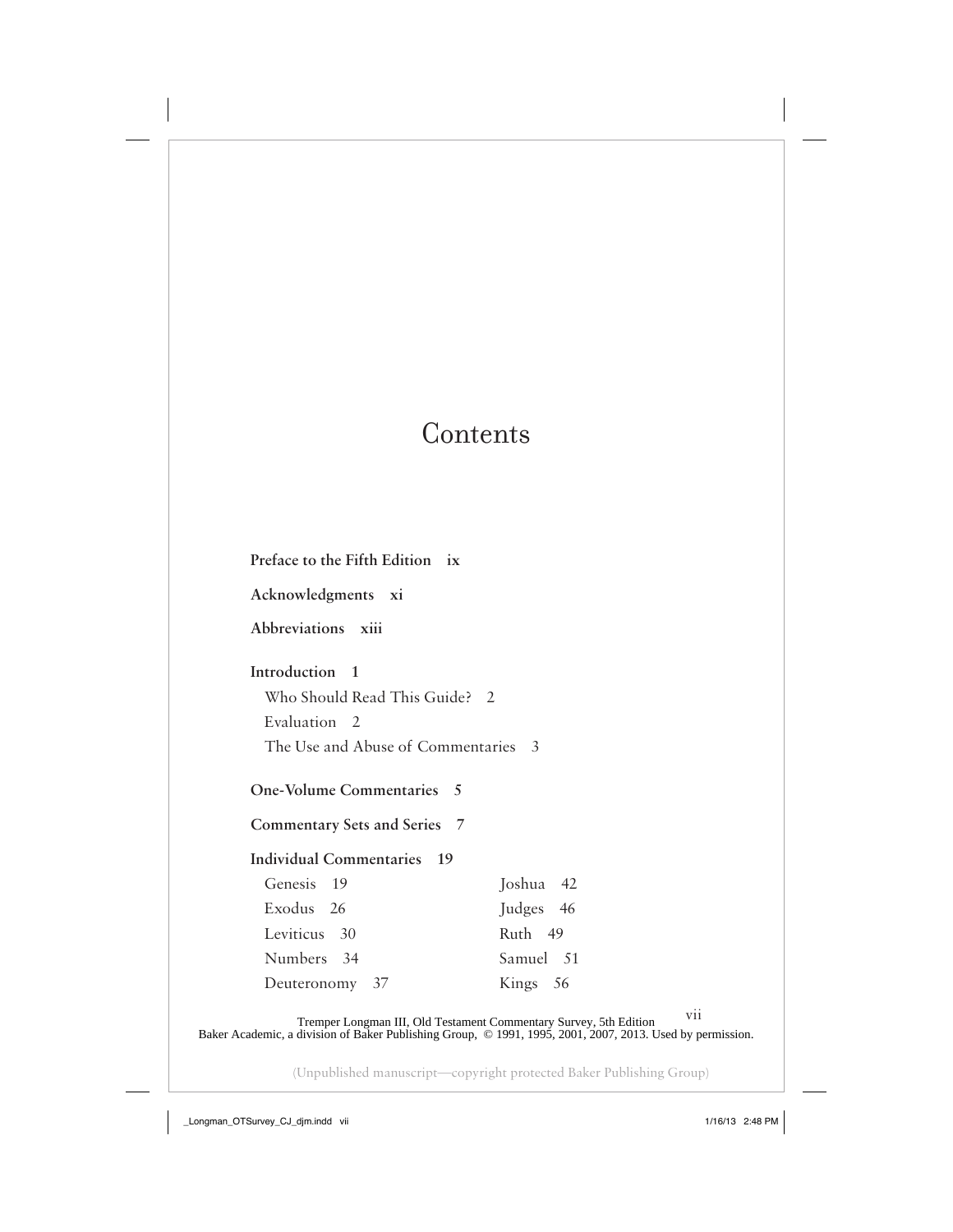| Chronicles 60        | Hosea 114     |
|----------------------|---------------|
| Ezra and Nehemiah 63 | Joel $117$    |
| Esther 66            | Amos $120$    |
| Job 68               | Obadiah 124   |
| Psalms 72            | Jonah 126     |
| Proverbs 78          | Micah 129     |
| Ecclesiastes 82      | Nahum 133     |
| Song of Songs 88     | Habakkuk 135  |
| Isaiah 93            | Zephaniah 137 |
| Jeremiah 100         | Haggai 140    |
| Lamentations 105     | Zechariah 142 |
| Ezekiel 107          | Malachi 144   |
| Daniel 111           |               |

#### **Appendix A: Five-Star Commentaries 147**

One-Volume Commentaries 147 Commentary Series 148 Individual Commentaries 148

#### **Appendix B: Commentaries by Tremper Longman III 153**

**Name Index 155**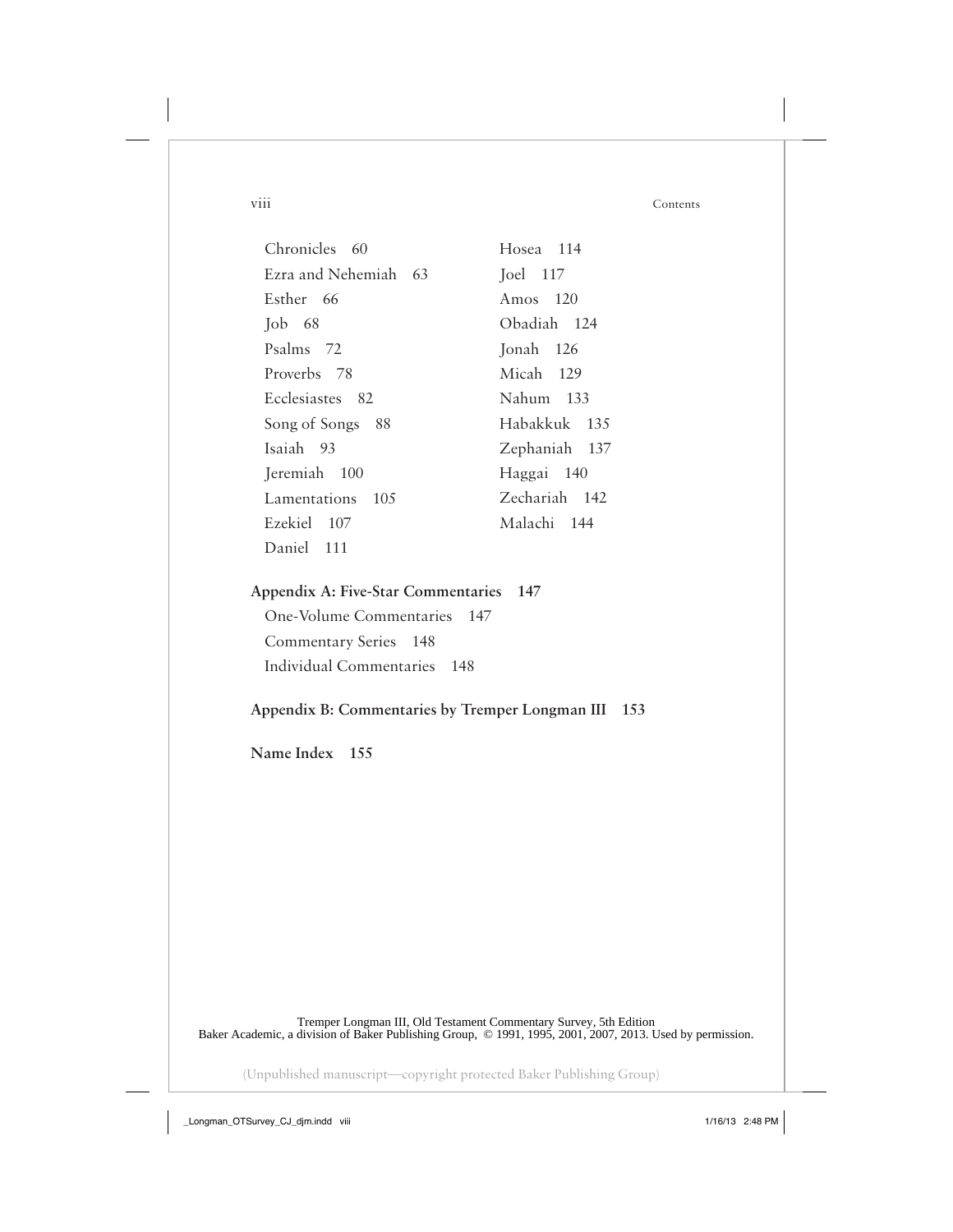# Preface to the Fifth Edition

As I said at the beginning of the fourth edition, time flies, and it did again. It's 2013 as I finish this fifth edition of the commentary survey that came out for the first time in 1991. The second edition appeared in 1995, the third in 2003, and the fourth in 2007. I had hoped to bring out this edition earlier, but it was not to be.

More commentaries have appeared, and so the selection of commentaries for purchase and use continues to grow larger, especially for some biblical books. It is therefore helpful to get a preliminary, though brief, assessment of such matters as intended audience, emphases, theological and methodological perspective, and quality.

As before, a number of excellent and good commentaries have been published in the past few years. There are also a number of mediocre ones but only the rare bad commentary. It's not easy writing commentaries, as I know now that I am the author of a number of them (appendix B). I continue to hope that future commentaries produced for use by Christian pastors in the church would include more reflection on how the Old Testament message is appropriated by the New Testament. I have more reason than ever to think my hope will be realized since I have developed as General Editor a new series for Zondervan that will have that as a main focus. Lord willing, by the next edition of this commentary series I will be evaluating the first volumes in that series.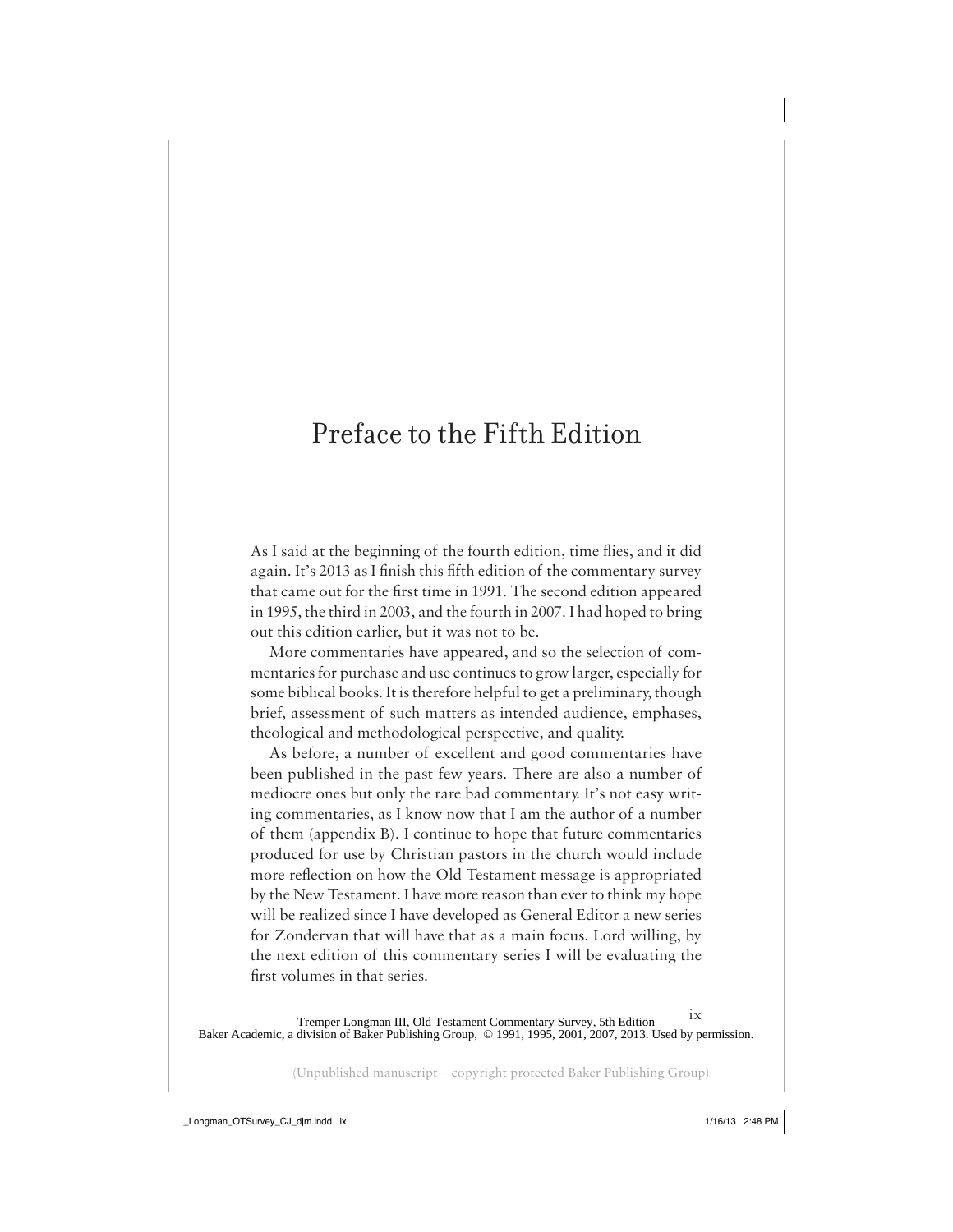Most of the popular commentaries are reviewed in these pages, but I have had to be selective. As I have done with each successive edition, I have omitted a number of commentaries that I reviewed in the previous edition to make room for new evaluations. If I have omitted one of your favorites, I apologize.

My hope is that this commentary survey will help students of the Bible choose those commentaries that are right for them, so they might more fully understand the Word of God.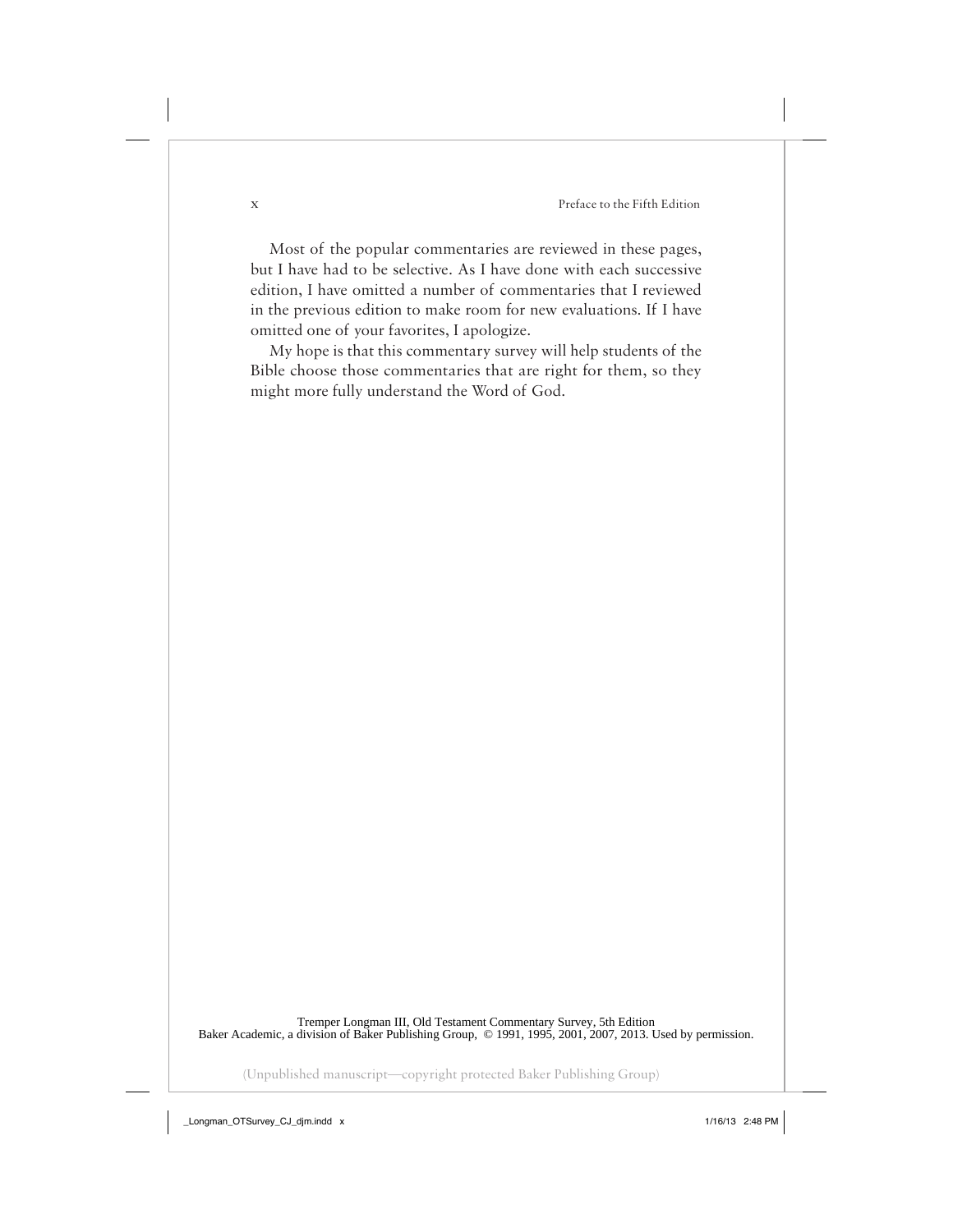# Acknowledgments

When I began this project many years ago, I thought it would take a minimum amount of time and serve a limited readership. Many of my students had asked for my opinion on commentaries, but one of them, Eric Bauer, kept pestering me to compile a list and to make it available in our seminary bookstore. I figured I could devote a few minutes each day to writing a brief review of the best commentaries I know on certain biblical books. To make a long story short, Allan Fisher, director of publications at Baker, caught wind of my efforts and asked me to expand the list into a counterpart to Don Carson's *New Testament Commentary Survey*. I did not realize how much work was involved, but now that it is over, I would like to express my appreciation to both Eric and Allan for their encouragement to write this guide. The second edition was produced under the editorship of Jim Weaver. My good friend Jim Kinney edited the third, fourth, and now the fifth edition. Brian Bolger and his team always do an excellent job preparing the manuscript for publication.

I have now taught at Westmont College for fourteen years after eighteen years at Westminster Theological Seminary. I dedicated the fourth edition to my close friends and colleagues in the Old Testament Department there: Alan Groves, Peter Enns, Doug Green, and Mike Kelly. Mike and Doug are still there; Pete is teaching at Eastern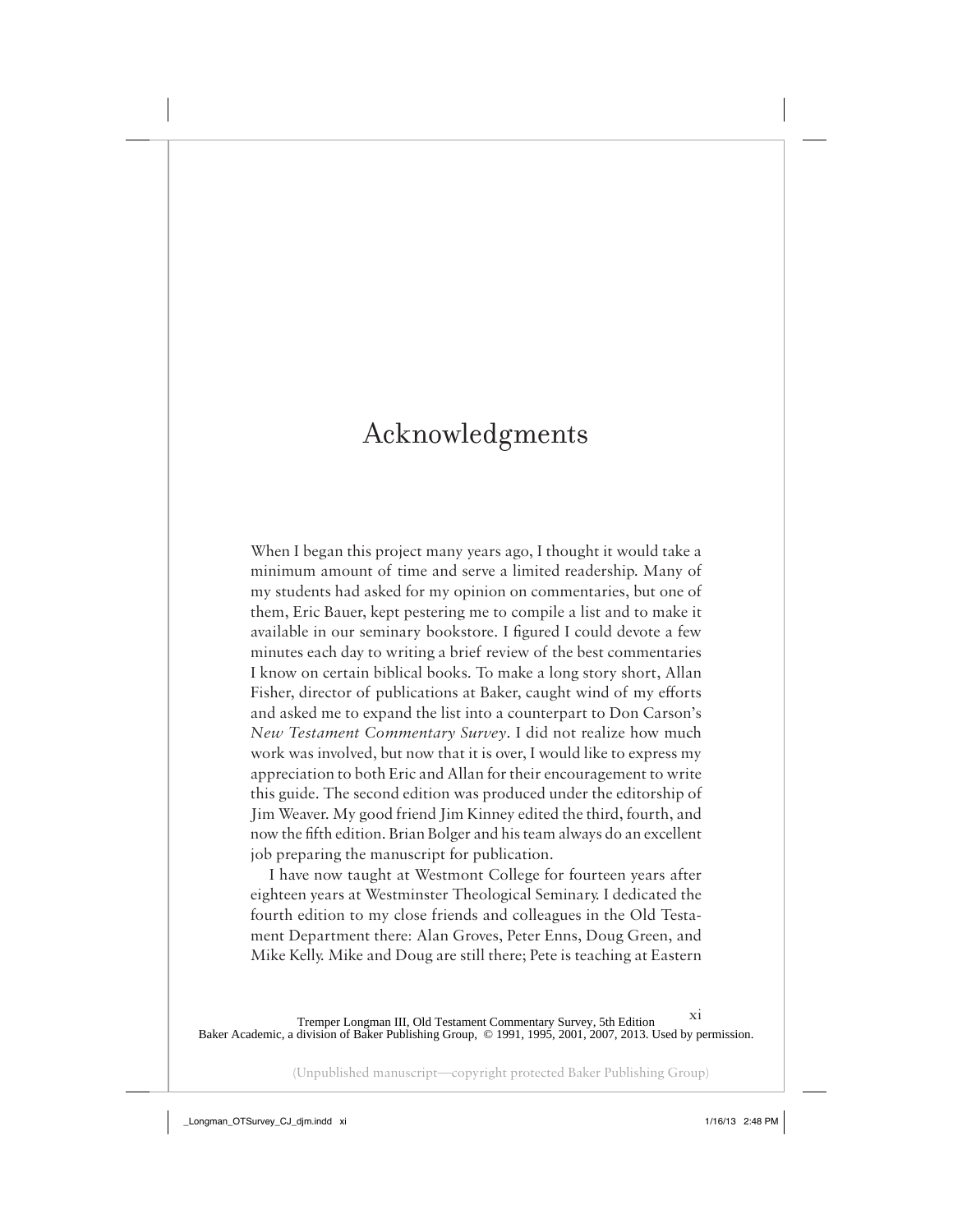University. I am sad to report that Al died at an early age of melanoma soon after the publication of the fourth edition. We miss you, Al.

I would like to dedicate this edition to my present colleagues at Westmont College in the Religious Studies Department: Bill Nelson (OT), Bruce Fisk and Caryn Reeder (NT), Telford Work, Curt Whiteman, and Maurice Lee (Theology), Helen Rhee (Church History), and Charles Farhadian (World Religions). I could not ask for more collegial and intellectually stimulating people with whom to work.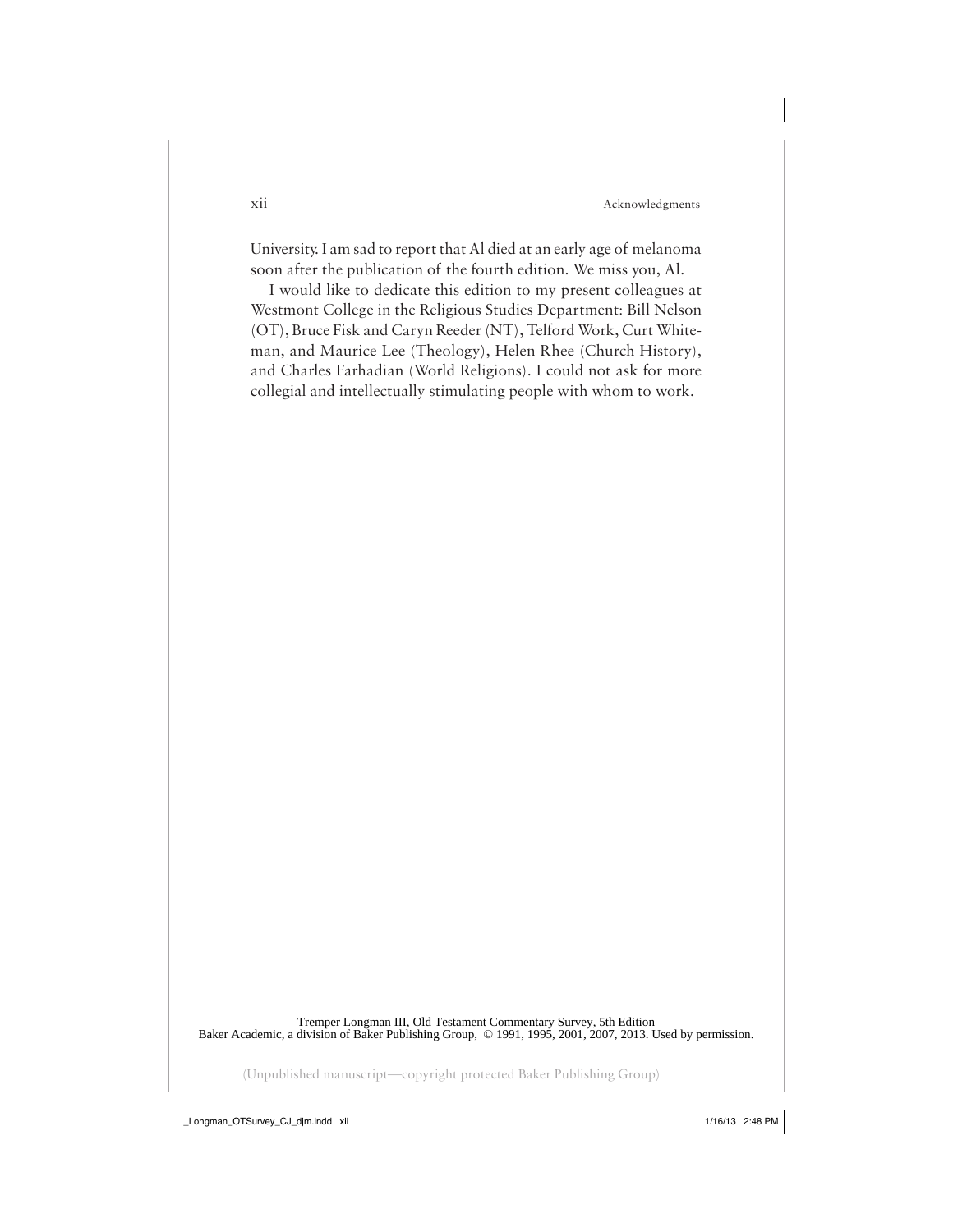# Abbreviations

# **Bible Versions**

| <b>NIV</b> | New International | <b>RSV</b> | Revised Standard |
|------------|-------------------|------------|------------------|
|            | Version           |            | Version          |

# **Categories**

| L  | Layperson |
|----|-----------|
| M  | Minister  |
| -S | Scholar   |

# **Commentary Series**

| ACCS | Ancient Christian<br>Commentary on<br>Scripture |            | <b>BCOTWP</b> Baker Commentary<br>on the Old Testament:<br>Wisdom and Psalms |
|------|-------------------------------------------------|------------|------------------------------------------------------------------------------|
| AOTC | Apollos Old Testa-<br>ment Commentary           | <b>BSC</b> | Bible Student's<br>Commentary                                                |
| AYBC | Anchor Yale Bible<br>Commentary                 | <b>BST</b> | The Bible Speaks<br>Today                                                    |

xiii Tremper Longman III, Old Testament Commentary Survey, 5th Edition Baker Academic, a division of Baker Publishing Group, © 1991, 1995, 2001, 2007, 2013. Used by permission.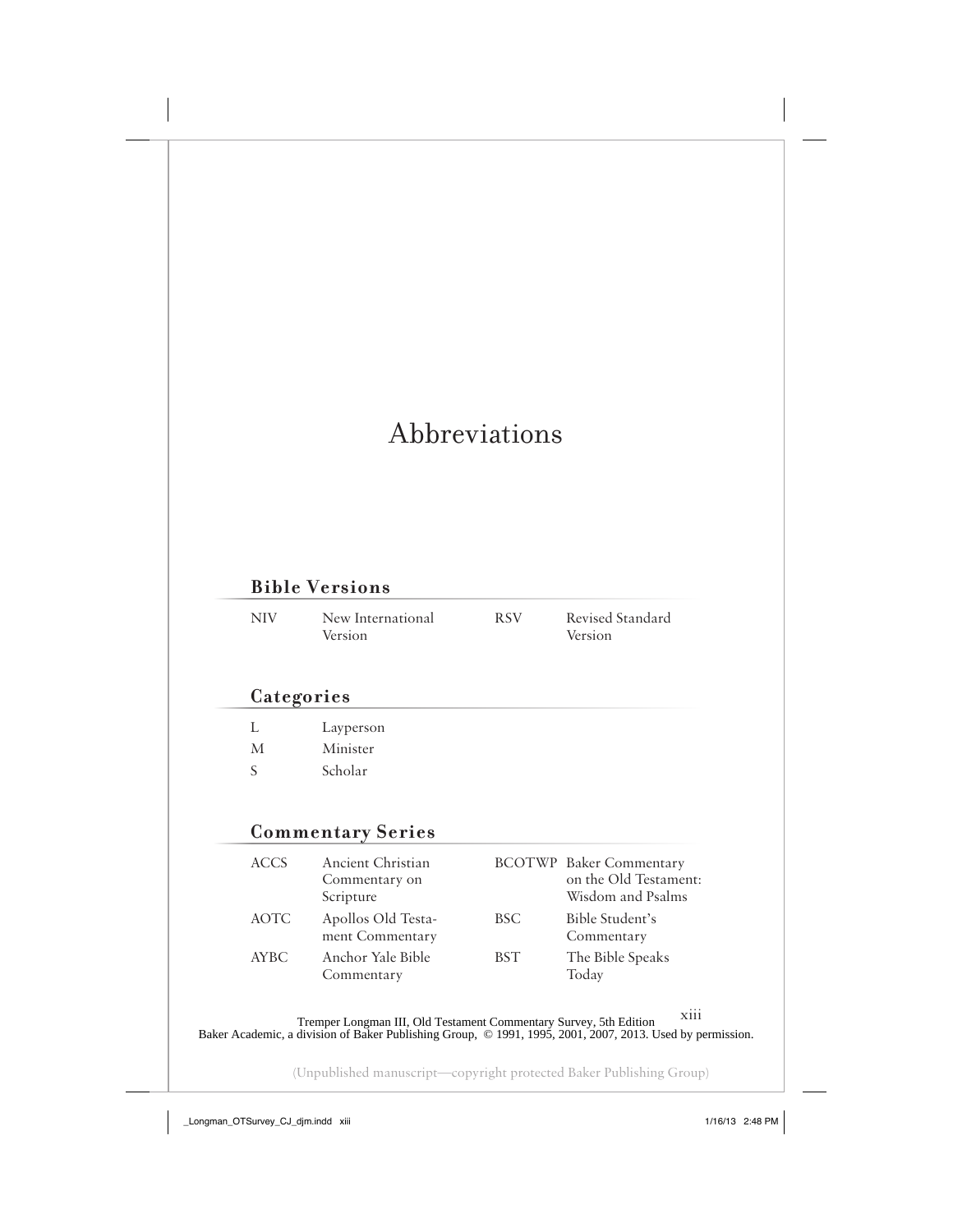| <b>BTCB</b>   | <b>Brazos Theological</b><br>Commentary on the<br><b>Bible</b> | <b>NICOT</b> | New International<br>Commentary on the<br>Old Testament |
|---------------|----------------------------------------------------------------|--------------|---------------------------------------------------------|
| CBC           | Cambridge Bible<br>Commentary                                  | <b>NIVAC</b> | New International<br>Version Application<br>Commentary  |
| <b>CC</b>     | Continental<br>Commentaries                                    | OTI.         | Old Testament                                           |
| ComC          | Communicator's<br>Commentary                                   | OTM          | Library<br>Old Testament                                |
| CsBC          | Cornerstone Biblical<br>Commentary                             | <b>OTS</b>   | Message<br>Old Testament                                |
| <b>DSB</b>    | The Daily Study Bible                                          | PC.          | Studies<br>The Preacher's                               |
| EvBC          | Everyman's Bible<br>Commentary                                 |              | Commentary                                              |
| <b>FOTL</b>   | Forms of the Old Tes-<br>tament Literature                     | <b>REBC</b>  | Expositor's Bible<br>Commentary: Revised<br>Edition     |
| ICC           | International Critical<br>Commentary                           | <b>SHBC</b>  | Smyth and Helwys<br><b>Bible Commentary</b>             |
| Interp        | Interpretation                                                 | <b>TBC</b>   | Torch Bible                                             |
| <b>ITC</b>    | International Theo-<br>logical Commentary                      |              | Commentaries                                            |
| NAC           | New American<br>Commentary                                     | <b>THOTC</b> | Two Horizons<br>Old Testament<br>Commentary             |
| <b>NCB</b>    | New Century Bible                                              | <b>TOTC</b>  | Tyndale Old Testa-                                      |
| <b>NCBC</b>   | New Cambridge Bible                                            |              | ment Commentaries                                       |
| NIB           | Commentary<br>New Interpreter's<br><b>Bible</b>                | <b>UBCS</b>  | Understanding the<br><b>Bible Commentary</b><br>Series  |
| <b>NIBCOT</b> | New International<br><b>Biblical Commen-</b>                   | <b>WBC</b>   | Word Biblical<br>Commentary                             |
|               | tary on the Old<br>Testament                                   | <b>WEC</b>   | Wycliffe Exegetical<br>Commentary                       |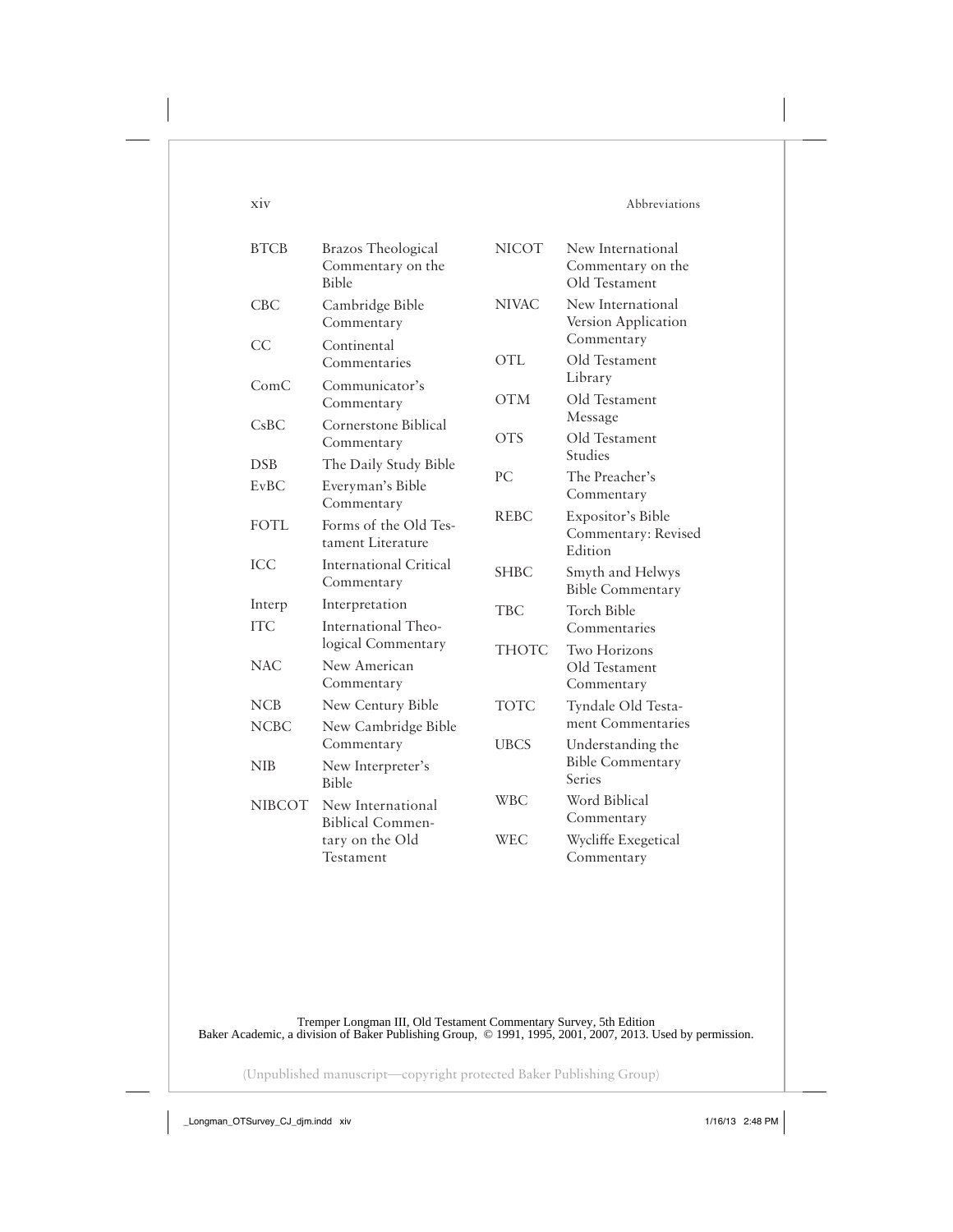# Introduction

Of making many books there is no end, and much study wearies the body.

—Eccles. 12:12 (NIV)

While surveying the many commentaries listed in this guide, this verse came to mind more than once. Sometimes it seemed as if a new commentary appeared every week.

Upon more rational reflection, however, I found that there is a dearth of commentaries on the Old Testament. This situation is not simply because some commentaries are of little worth, but also because there are only a few commentaries on the books of the Old Testament, although this situation is changing. Furthermore, no single commentary, no matter how exhaustive, can provide all the information the reader might want and need. In addition, commentaries are addressed to specialized audiences. A commentary written with the needs of the layperson in mind often will not interest the scholar, while one written for a scholarly audience is often of no use to the layperson. Ministers have enough training to be interested in answers to technical questions but also want help in making the text relevant to the people in their congregation.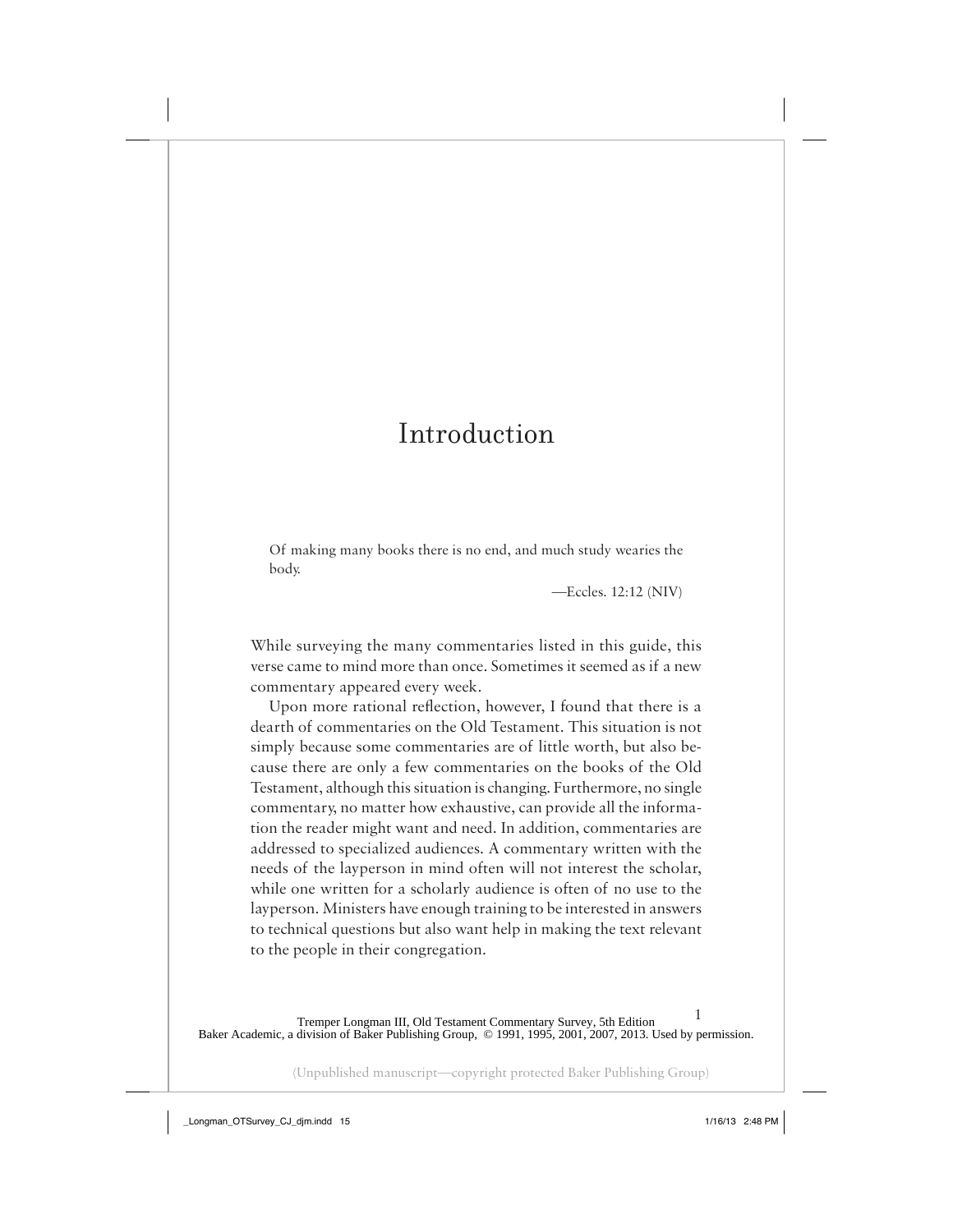# **Who Should Read This Guide?**

There are many commentaries available. As a specialist in Old Testament, I do not think I have been asked any question more frequently than "What's the best commentary on . . . ?"

This guide is for anyone, layperson or minister, who desires to buy a commentary. It lists a number of works available for each book of the Old Testament, briefly summarizes their emphases and viewpoints, and evaluates them. This guide will be especially helpful to seminary students beginning to build the reference library that will be crucial to their preaching and teaching ministries.

# **Evaluation**

Some might disagree with me in the value I assign to individual commentaries. It is accordingly of some interest to know what I value in a commentary and the perspective from which I write.

I represent an evangelical approach to the Old Testament and, accordingly, give high marks to good commentaries that come from a similar perspective. However, it is important to emphasize the adjective *good*. I can appreciate and learn from writers who write from a perspective different than my own, but I am particularly hard on shallow or incompetent commentaries that come from the perspective I advocate.

I evaluate commentaries on a 1-to-5 scale. One or two stars indicate that the commentary is inferior or deficient, and I discourage its purchase. Four or five stars is a high mark. Three, obviously, means a commentary is good but not great. I also use half stars in order to refine the system of evaluation. Please note that my own commentaries are unrated. For a separate listing of my commentaries, see appendix B.

I also indicate who would most benefit from the commentary under consideration. There are three categories: L(ayperson); M(inister) (seminary students should consider themselves in this category); and S(cholar). I provide page counts for each volume, with small roman numerals indicating the pages of introductory material.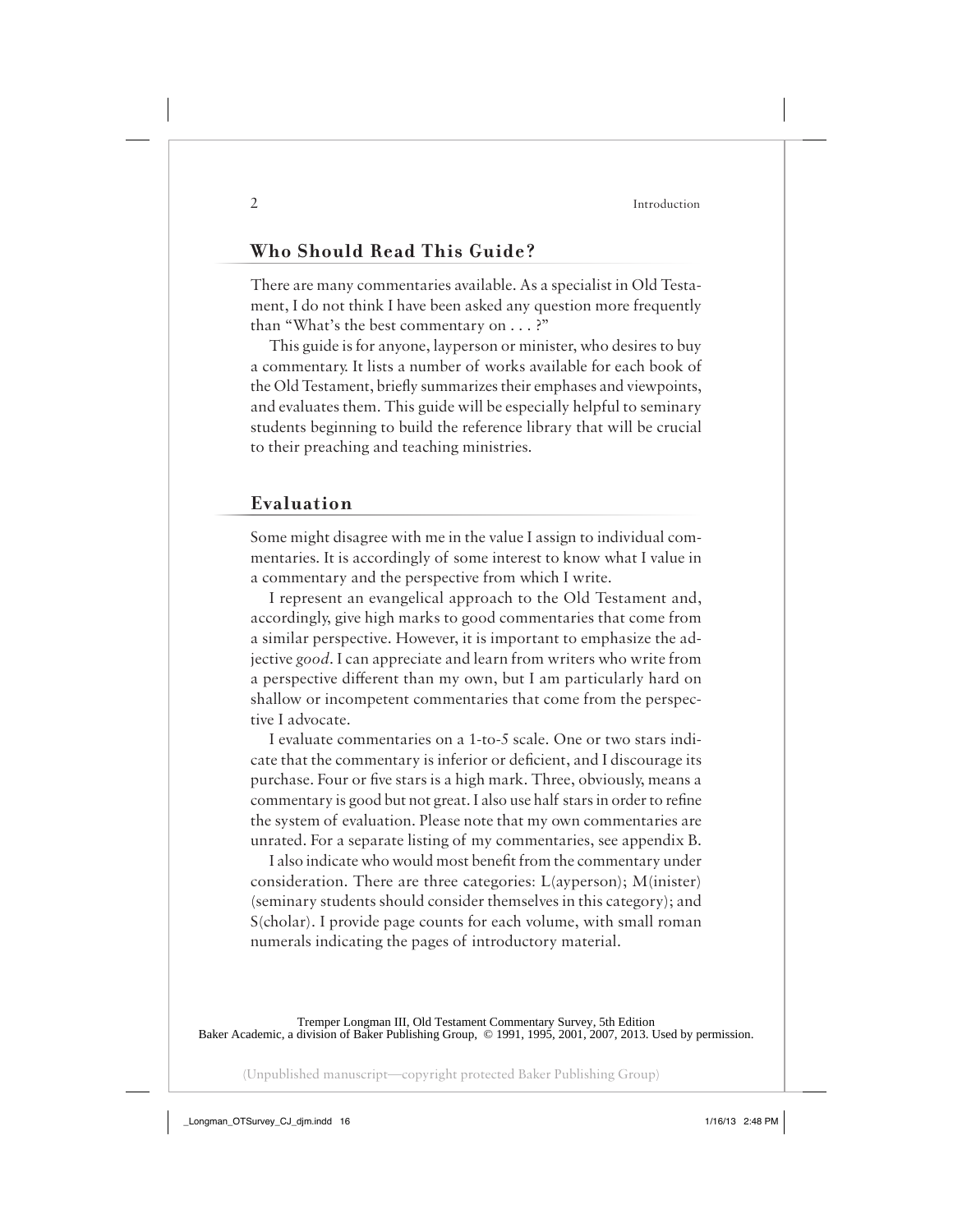For a similar guide to the New Testament, please consult D. A. Carson, *New Testament Commentary Survey*, 7th ed. (Baker Academic, forthcoming).

# **The Use and Abuse of Commentaries**

There is a right way and a wrong way to use a commentary. Actually, there are two wrong ways. The first is to ignore completely the use of commentaries. Some people do not consult commentaries because they believe that, since all Christians are equal as they approach the Scriptures, scholars have no privileged insight into the biblical text. The second error is to become overly dependent on commentaries. "These people have devoted their whole lives to the study of the Bible. How can my opinion measure up to theirs?"

Those holding the first position are wrong because they forget that God gives different gifts to different people in the church. Not all people are equally adept at understanding the Bible and teaching it to others (1 Cor. 12:12–31). Those holding the second position err in the opposite direction. They forget that God has given believers the Spirit by which they can discern spiritual things (1 Cor. 2:14–16).

The right way to use a commentary is as a help. We should first study a passage without reference to any helps. Only after coming to an initial understanding of the passage should we consult commentaries.

Neither should we let commentaries bully us. Many times they will be of great help, but sometimes the reader will be right and the commentaries will be wrong.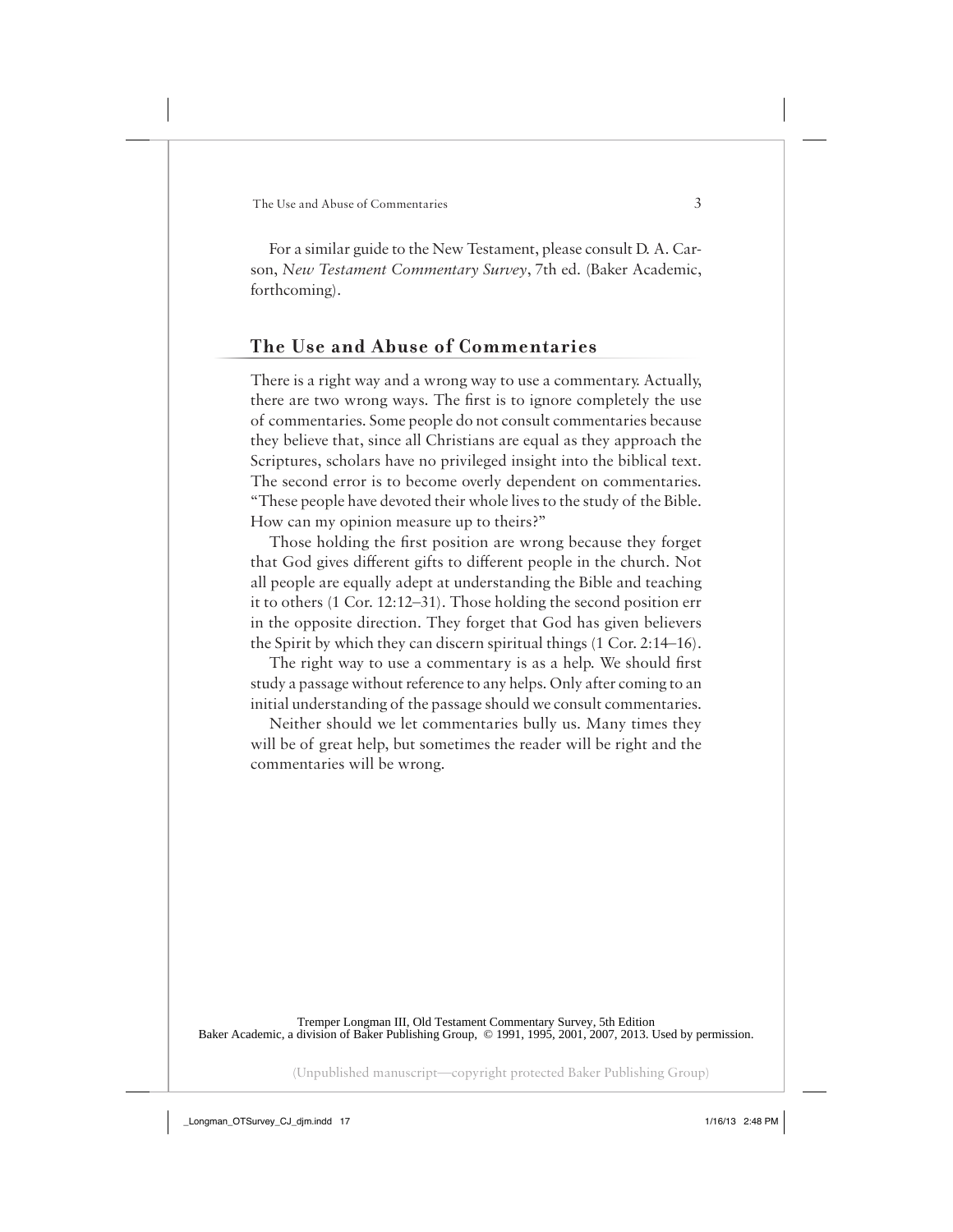Tremper Longman III, Old Testament Commentary Survey, 5th Edition Baker Academic, a division of Baker Publishing Group, © 1991, 1995, 2001, 2007, 2013. Used by permission.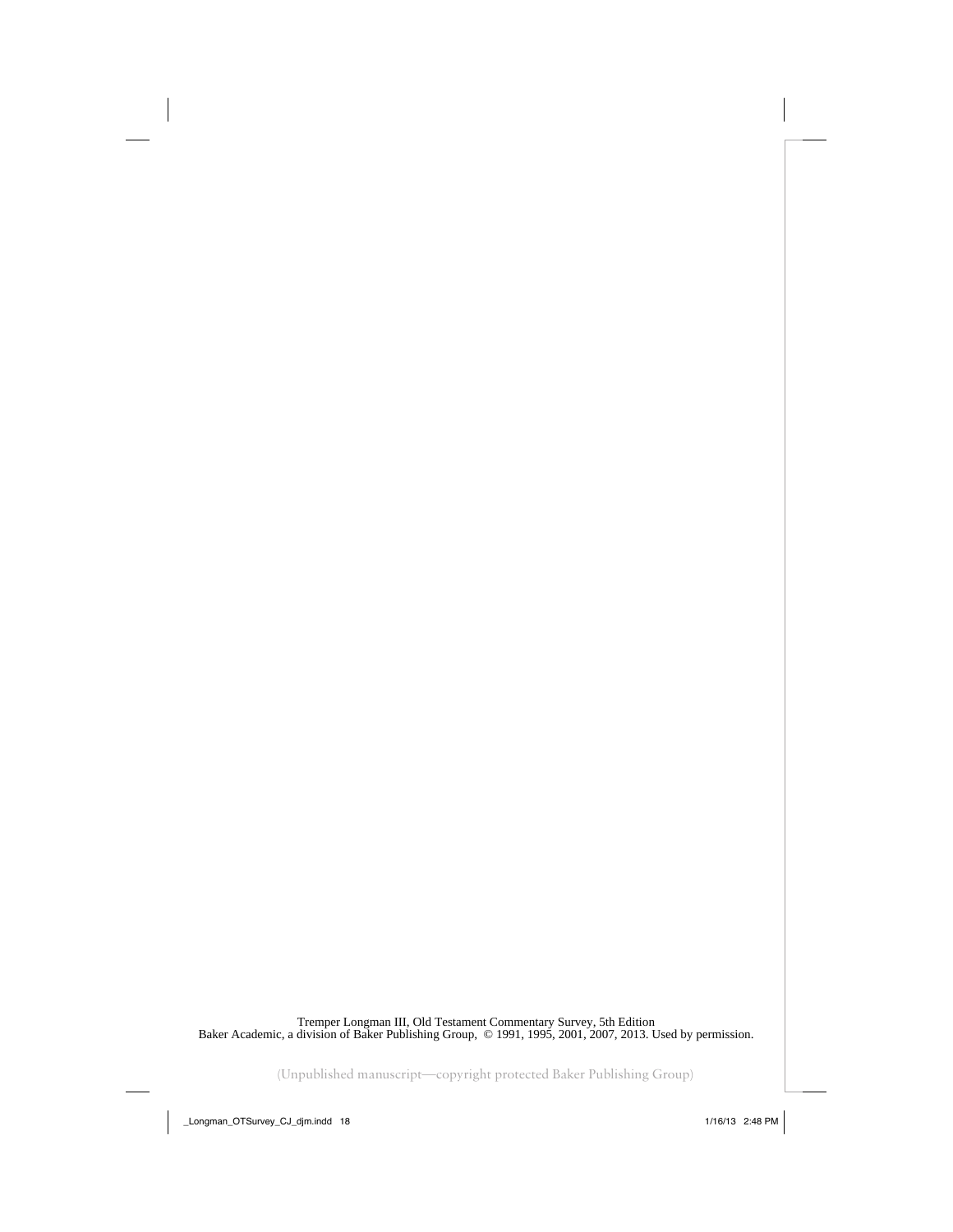# One-Volume Commentaries

One-volume commentaries are commentaries on the whole Bible bound in one volume. They generally have between 1,000 and 1,500 pages. While their comments on individual books are too short to provide insight into a text, such volumes are handy to have around for a quick orientation to a book or passage of Scripture. They are relatively inexpensive and are good choices for laypeople who do not want to invest in a series. There are also some excellent study Bibles available that basically function as one-volume commentaries. The three best out there right now are the *NIV Study Bible*, the *NLT Study Bible*, and the *ESV Study Bible*.

# **Berlin, A., and M. Brettler, eds.** *The Jewish Study Bible***. Oxford, 2003. 2181 pp.**

This study Bible is of great interest not just to Jewish but also to Christian readers of the Bible. The editors and contributors are all top-flight scholars who know how to write to a general audience. As the introduction points out, there is not one single Jewish interpretive approach to the text, and most of the contributors represent a moderate critical approach to the text, but they are also conversant with and discuss earlier Jewish interpretive approaches to the text. LM★★★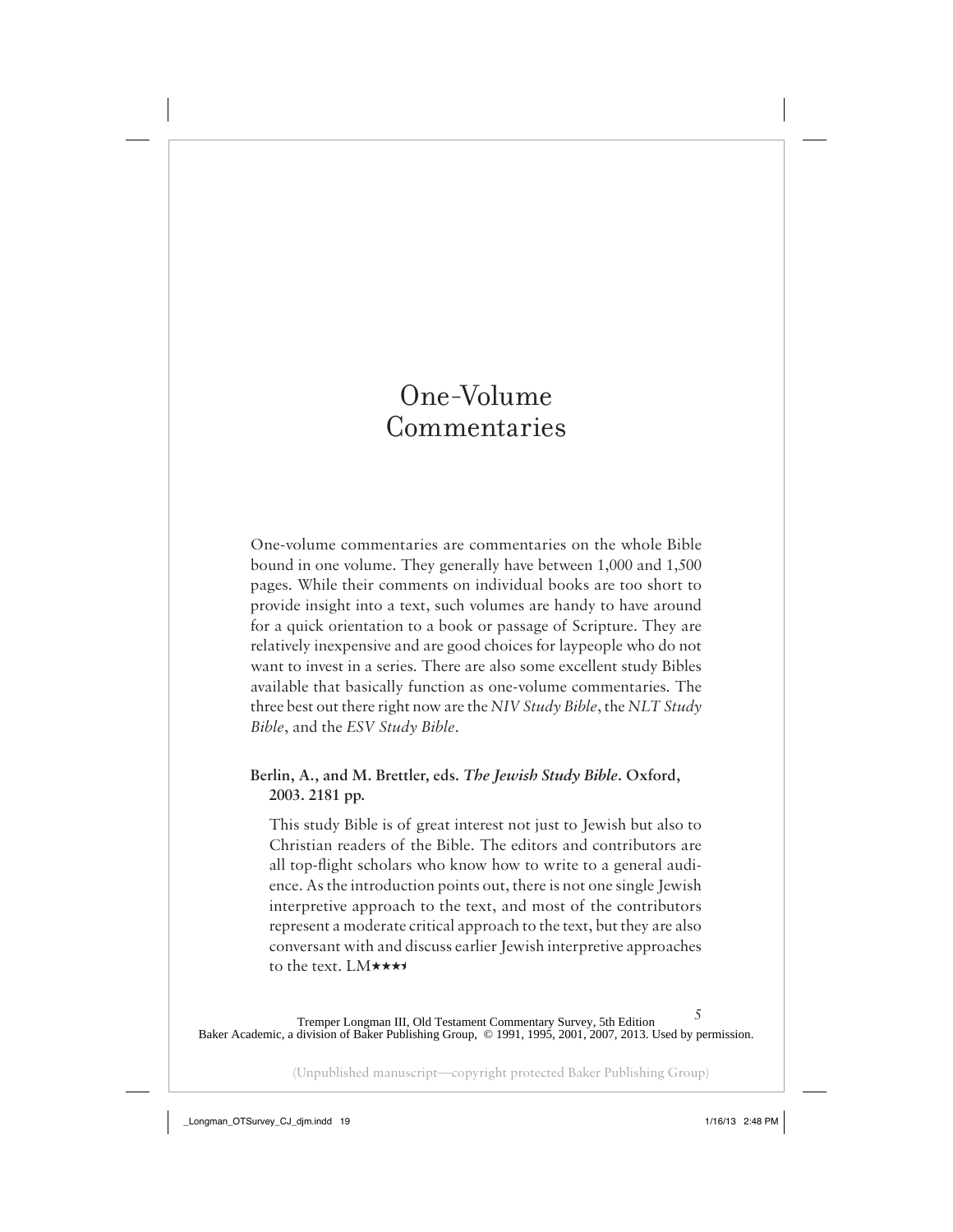#### **Burge, G. M., and A. E. Hill, eds.** *The Baker Illustrated Bible Commentary***. Baker Books, 2012. 1648 pp.**

This commentary is the most up-to-date and best available, and there are pictures! For reasons of disclosure, I did the Micah commentary, but the contributors are generally very good, including some well-known names like Mark Boda, Roy Gane, Victor Hamilton, Andrew Hill, Robert Holmstedt, Walter Kaiser, Elmer Martens, Elaine Phillips, Richard Schultz, Gary Smith, and Willem VanGemeren (not to mention the New Testament contributors). LM★★★★★

**Carson, D. A., R. T. France, J. A. Motyer, and G. J. Wenham, eds.**  *New Bible Commentary: Twenty-First Century Edition***. Inter-Varsity, 1994. 1455 pp.**

This volume is a thorough revision of the earlier *New Bible Commentary Revised*. It brings the latter up-to-date through the work of many leading Old and New Testament scholars. The introductory and general articles are helpful and well written. LM★★★★★

# **Dunn, J. D. G., and J. Rogerson, eds.** *Eerdmans Commentary on the Bible***. Eerdmans, 2000. 1649 pp.**

Utilizing the talents of scholars representing a broad theological spectrum, the Eerdmans commentary provides readers with a concise, stimulating, sometimes provocative reading of the biblical text. LM★★★★

# **Walton, J. H., V. H. Matthews, and M. W. Chavalas.** *The IVP Bible Background Commentary: Old Testament***. InterVarsity, 2000. 832 pp.**

This easy-to-use reference book concentrates on the ancient Near Eastern background that otherwise is so difficult for the modern lay reader but that is also incredibly illuminating. LM★★★★★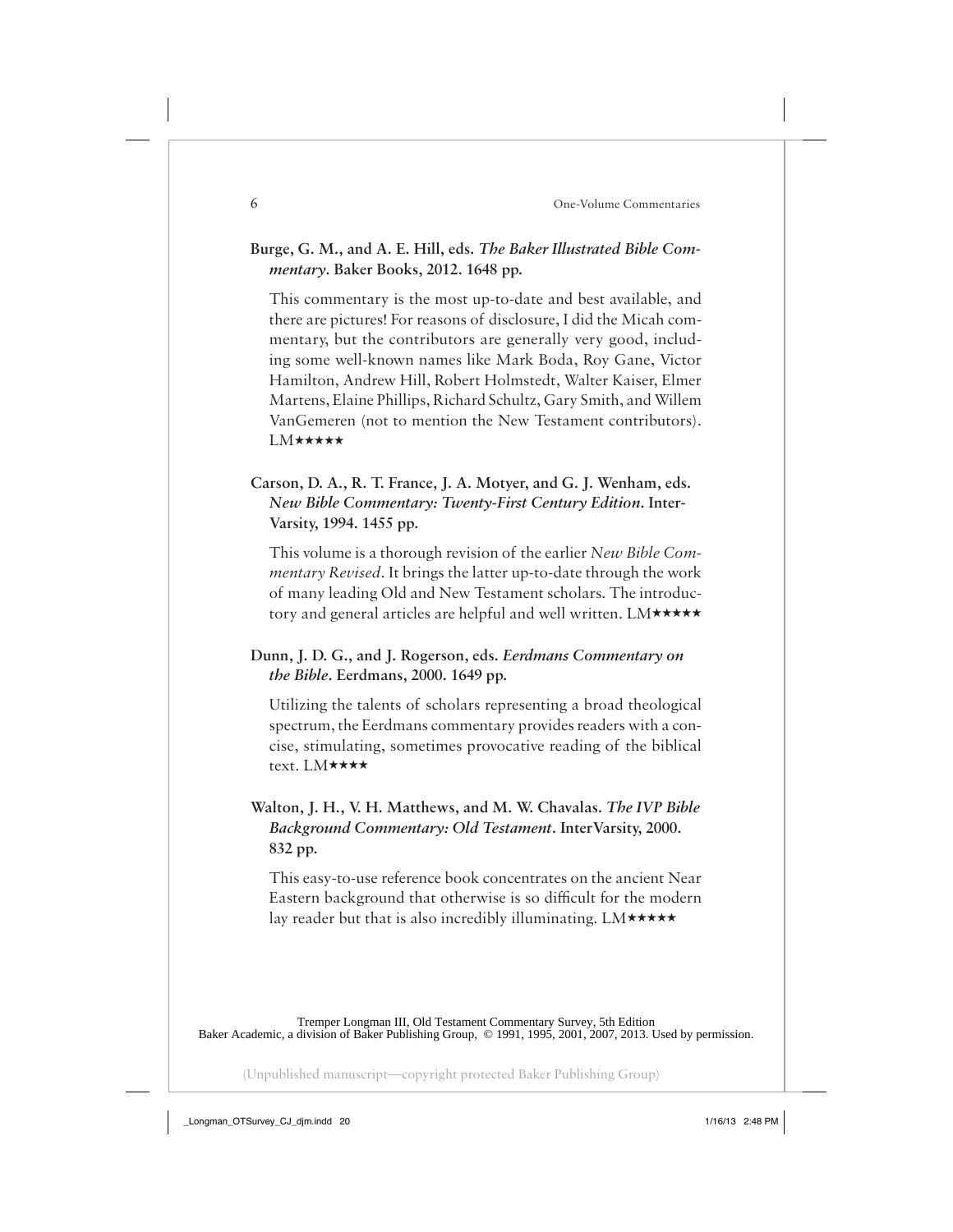# Commentary Sets and Series

Publishers have found that commentaries sell best in a set. There are a number of commentary sets currently in production. The following list serves two purposes. First, it describes more fully and evaluates those sets that are written by one or two authors. Second, it describes the method of other sets by multiple authors. The individual volumes found in this second group are described and evaluated in the following section, which proceeds book by book through the Bible. It should be noted that sets with a number of different authors often vary in quality. It is often best to choose among commentaries rather than committing oneself to a single set of commentaries. The asterisks indicate those series whose individual volumes I try to include consistently.

# *\****Anchor Yale Bible Commentaries (AYBC). Ed. D. N. Freedman. Doubleday. Reprinted by Yale University Press.**

The Anchor Yale Bible Commentaries is an indispensable tool for scholars and certain ministers, but it often fails in its attempt to communicate with laypersons. It usually emphasizes philology, historical background, and text, rather than theology. The volumes range in quality from excellent to horrible. MS★★★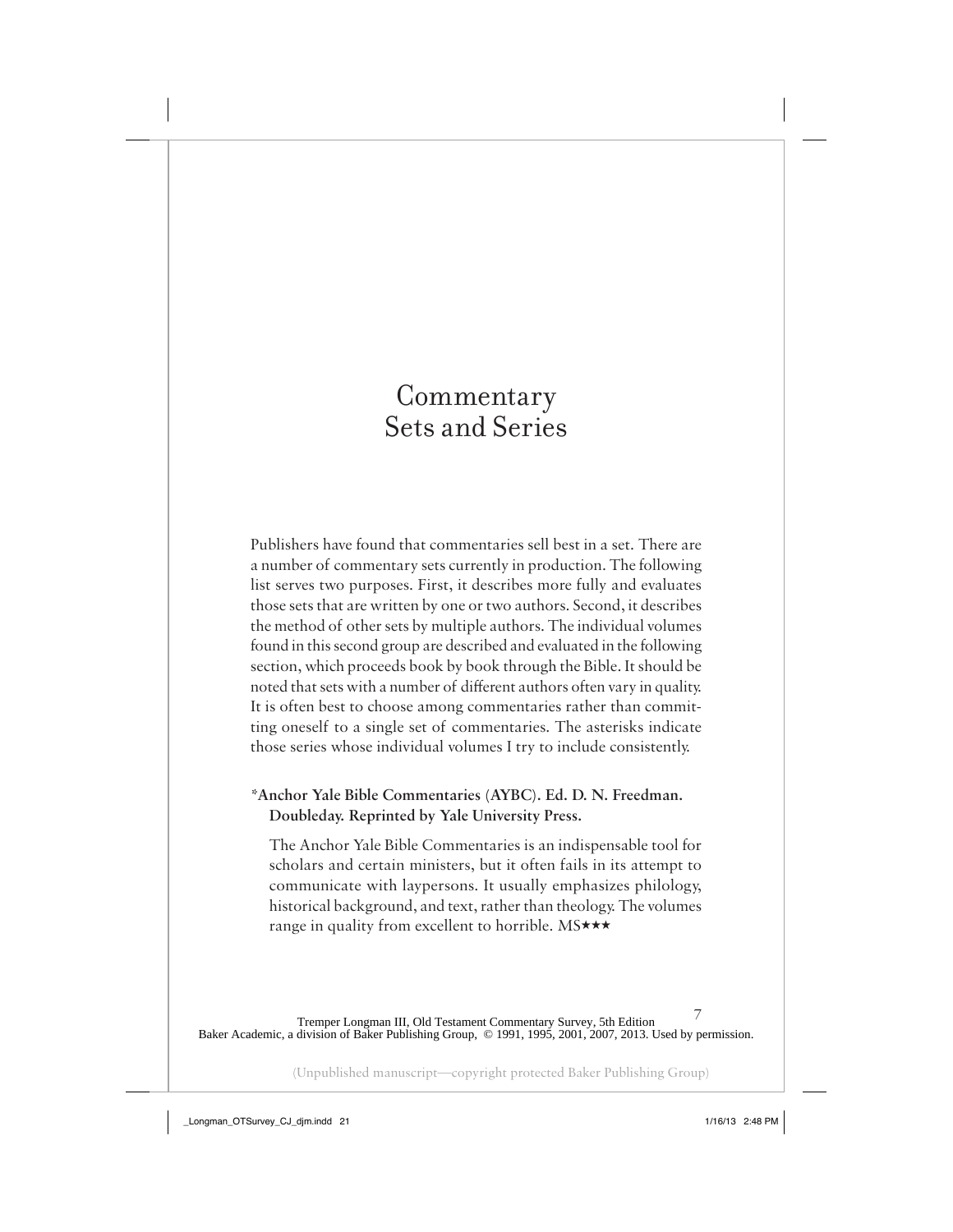# **Ancient Christian Commentary on Scripture: Old Testament (ACCS). Ed. T. C. Oden. InterVarsity.**

In the past ten or fifteen years, early interpretation has received renewed interest especially from those of us who value the theological significance of the biblical passages. These volumes, produced by historical theologians and church historians, present excerpts from early interpretations of a text to give the flavor of interpretive tendencies of the past for readers who do not have the time to extensively research the voluminous primary material. MS★★★★★

# **\*Apollos Old Testament Commentary (AOTC). Ed. D. W. Baker and G. J. Wenham. InterVarsity.**

The Apollos commentary now has five contributions (Leviticus, Deuteronomy, Joshua, Samuel, and Daniel), and these hold much promise for the future. The commentaries are clearly written and conversant with the best scholarship. The purpose of the series is to keep "one foot firmly planted in the universe of the original text and the other in that of the target audience." MS★★★★★

#### **\*Baker Commentary on the Old Testament: Wisdom and Psalms (BCOTWP). Ed. T. Longman III. Baker Academic.**

Delimiting this series to Psalms and Wisdom allows concentration on distinctive elements of those genres. The focus is on theological message. As of 2012 and the publication of my Job commentary, the series is now complete. LM★★★★★

#### **Berit Olam. Ed. D. W. Cotter. Michael Glazier.**

This series is just under way and provides a focus on the literary analysis of the books. This means different things to the contributors, as may be seen by comparing J. T. Walsh's close reading of 1 Kings with D. Jobling's postmodern analysis of 1 Samuel. MS★★★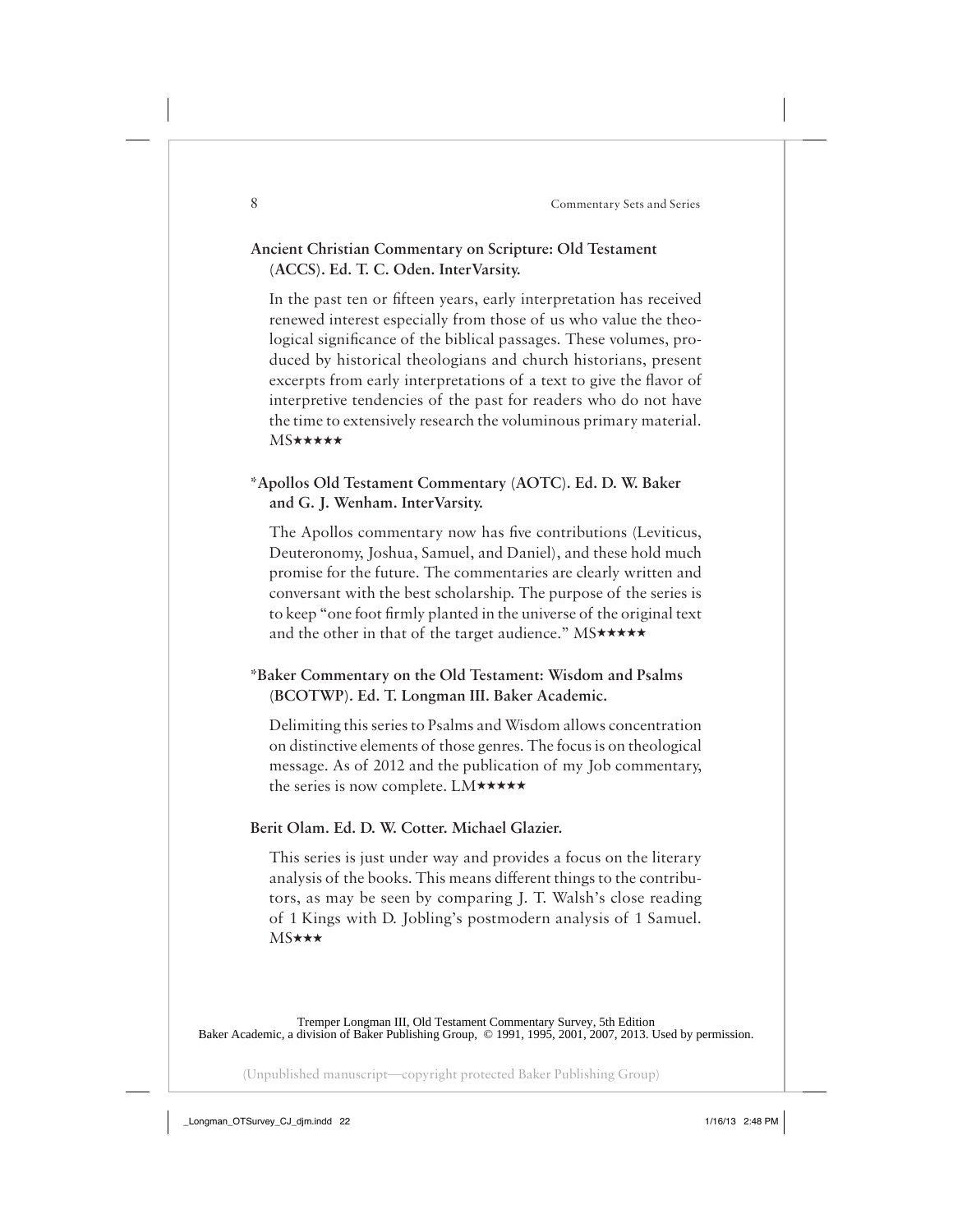# **\*The Bible Speaks Today (BST). Ed. J. A. Motyer (Old Testament), J. Stott (New Testament), and D. Tidball (the new BST Bible Themes). InterVarsity.**

The purpose of this set is to write on the biblical text in a way that engages the reader. In other words, its volumes can be read cover to cover; they are not simply reference tools. The series is readable, accurate, and relevant. LM★★★★

# **\*Brazos Theological Commentary on the Bible (BTCB). Ed. R. R. Reno. Brazos.**

As the title to the series implies, these volumes take a decidedly theological approach to the text. Written by theologians and propelled by a distaste for the historical-critical (and seemingly for a historical-grammatical) method, sometimes the commentaries seem to have little contact with the text itself, though some volumes are very helpful. MS★★★

#### *Calvin's Commentaries.* **22 vols. Reprint, Baker.**

These commentaries find their origin in Calvin's sermons, but they are learned and theologically insightful. It is no wonder that Calvin is called the "prince of expositors." Calvin does comment on language occasionally, but one will have to consult a more recent commentary because of discoveries in the Hebrew language. He does not cover the whole Old Testament; there are no volumes for Judges through Job. The five-volume commentary on Psalms is wonderful. Unfortunately, Calvin harmonizes Exodus to Deuteronomy. LMS★★★★★

# **Cambridge Bible Commentary (CBC). Ed. P. R. Ackroyd, A. R. C. Leaney, and J. W. Packer. Cambridge University Press.**

This series is composed of short and readable commentaries on all the books of the Old Testament and the Apocrypha. They intend to bring the fruits of contemporary scholarship to educated laypersons. The volumes also intend to explicate the New English Bible, which is the base of the commentary. They concentrate on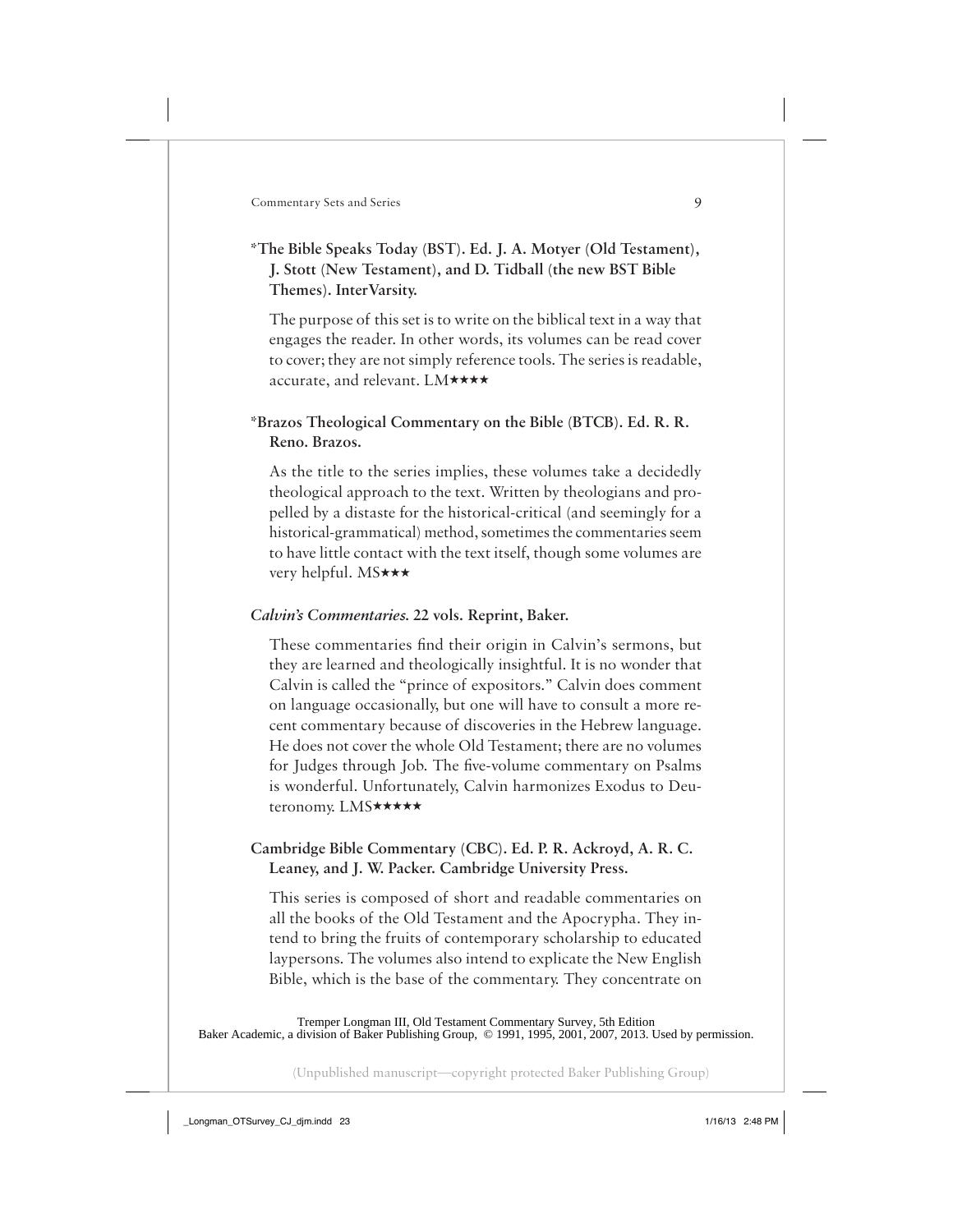both historical and theological issues. A selection of volumes includes R. E. Clements on Exodus; P. R. Ackroyd on Samuel; R. J. Coggins on Chronicles; J. D. W. Watts on the Minor Prophets; and R. N. Whybray on Proverbs. LM★★★

#### **Concordia Commentary (ConC). Concordia Publishing House.**

The Concordia Commentary reflects a conservative Lutheran perspective. Though the Lutheran perspective comes through loud and clear, the reader does not have to be Lutheran to benefit from the often-insightful exegesis. The Old Testament volumes have an emphasis on how the text "promotes Christ," which should prove helpful to ministers who want to preach Christ from the Old Testament. LM★★★★

#### **Continental Commentaries (CC). Augsburg/Fortress.**

This series translates into English leading German commentaries from various series. They are critical commentaries that on occasion are fairly technical, though not to the level of Hermeneia. Though technical and critical, the careful reader can benefit greatly from the number of significant theological insights on the various books. Not many volumes have yet appeared, and they are not in a rush, it appears, to get them out. MS★★★

#### **Cornerstone Biblical Commentary (CsBC). Ed. P. W. Comfort. Tyndale.**

This new series is based on the New Living Translation and seeks to exposit the text. The text is interpreted section by section, and each section is followed by more specific exegetical notes. The series is now complete and is a very helpful midsize commentary. LM★★★★

#### **The Daily Study Bible (DSB). 24 vols. Ed. J. C. L. Gibson. Westminster John Knox.**

The DSB is the Old Testament counterpart to Barclay's New Testament commentaries. The name derives from the fact that the commentators have divided the text (RSV) into portions that can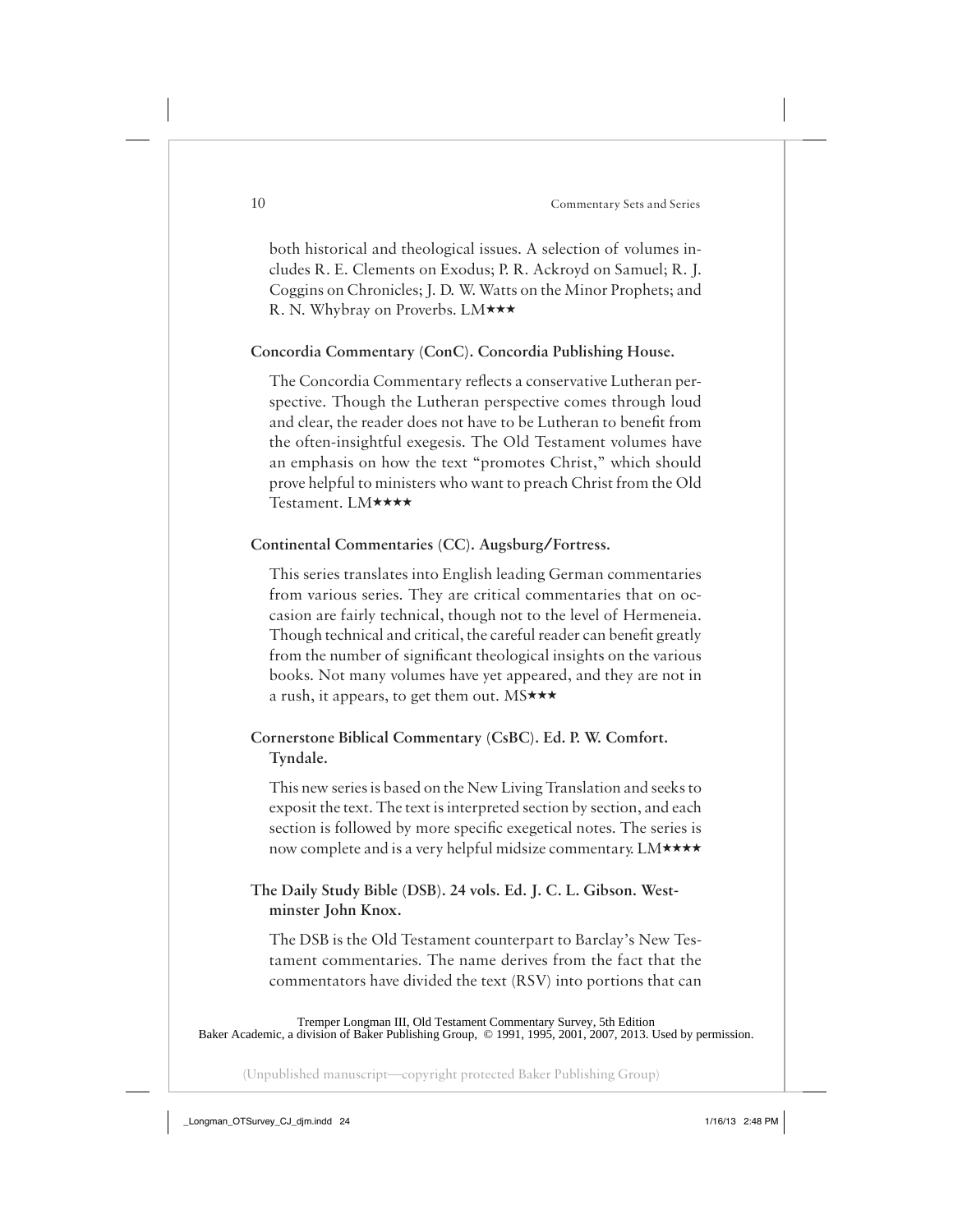be read in a single day's devotional. The commentary is directed toward the layperson and encourages an expositional and theological reading of the text. LM★★★★

# **Expositor's Bible Commentary: Revised Edition (REBC). Ed. D. Garland and T. Longman III. Zondervan.**

This is a revised edition of the popular commentary series that originally was edited by Frank Gaebelein but now is edited by David Garland and yours truly. Each volume comments on more than one book (except *Psalms* by VanGemeren, which is a stand-alone). About 40 percent of the contributions are updates and revisions by authors who produced the first edition in the late seventies and eighties, but about 60 percent are totally new works. As of 2012, the series is now complete. LM★★★★

# **\*Forms of the Old Testament Literature (FOTL). Ed. R. Knierim and G. M. Tucker. Eerdmans.**

When completed, this series will have twenty-four volumes. The title of the series indicates its focus on a form-critical approach to the text. Judged in the light of their purpose, these are excellent commentaries. Scholars will find these books invaluable. S★★★★

#### **\*Hermeneia. Ed. F. M. Cross et al. Fortress/SCM.**

A number of the volumes in this series are translations of original German works, although there are some English contributions. The quality of the series is high. It intends to deliver the best of historical and critical scholarship, and it usually succeeds. There are some classic works in this series. S★★★★★

#### **International Critical Commentary (ICC). T&T Clark.**

These are highly technical studies of philology and text. They are best used by specialists and retain their value in spite of their age. A new series is presently being written. S★★★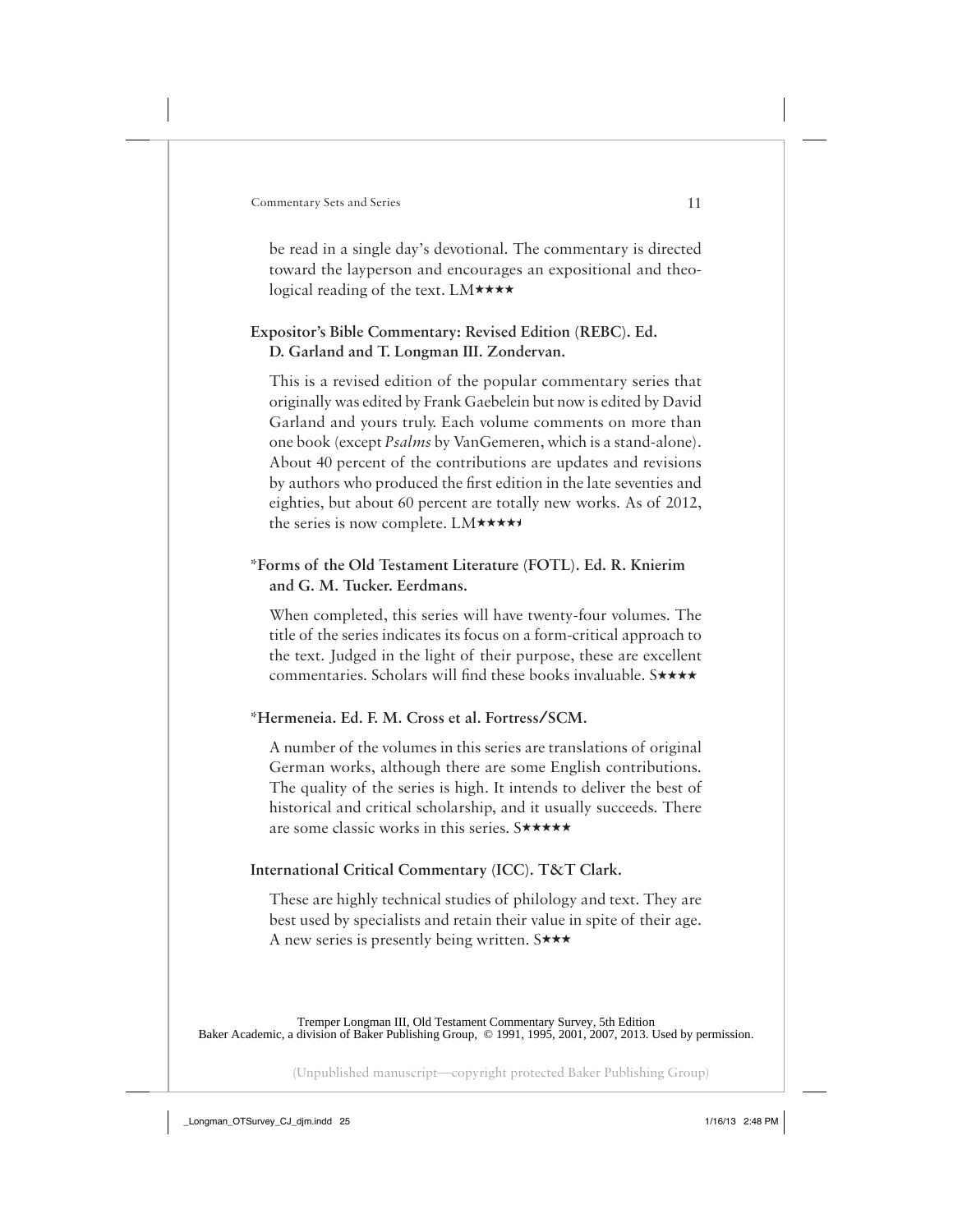# **International Theological Commentary (ITC). Handsel.**

This is a series of short commentaries written from a third-world perspective. The purpose is both to shake off some of the assumptions of Western readers and to connect the text with contemporary issues. It often provides interesting insight into the Bible. At other times, however, these volumes are scarcely distinguishable from traditional commentaries. LM★★

#### **\*Interpretation (Interp). Ed. J. L. Mays. Westminster John Knox.**

This series bridges the gap between scholarly investigation and contemporary relevance. Moderately critical, the series is readable and interesting. LM★★★★

# **\*JPS Torah Commentary. Ed. N. M. Sarna. Jewish Publication Society.**

The series, as the title indicates, will cover only the first five books of the Hebrew Bible. The commentary prints the Hebrew text and gives copious comments on philology, history of research (with very interesting comments from rabbinic material), and theology. The content and the production of the volumes are first-rate. MS★★★★★

#### *Keil-Delitzsch.* **10 vols. Eerdmans.**

C. F. Keil and F. Delitzsch were orthodox Lutheran Old Testament scholars from Germany in the latter half of the nineteenth century. Their expositions, although dated, are solid and competent. They often give helpful theological commentary as well. This set is fairly inexpensive and makes a good backbone to a minister's library. LM★★★★

#### **Knox Preaching Guides. Ed. J. H. Hayes. Westminster John Knox.**

These short paperbacks offer assistance to ministers as they prepare to preach. They include a number of notable contributors, such as W. Brueggemann, J. J. Collins, W. Roth, E. Achtemeier, and J. G. Gammie, and are moderately critical for the most part. M★★★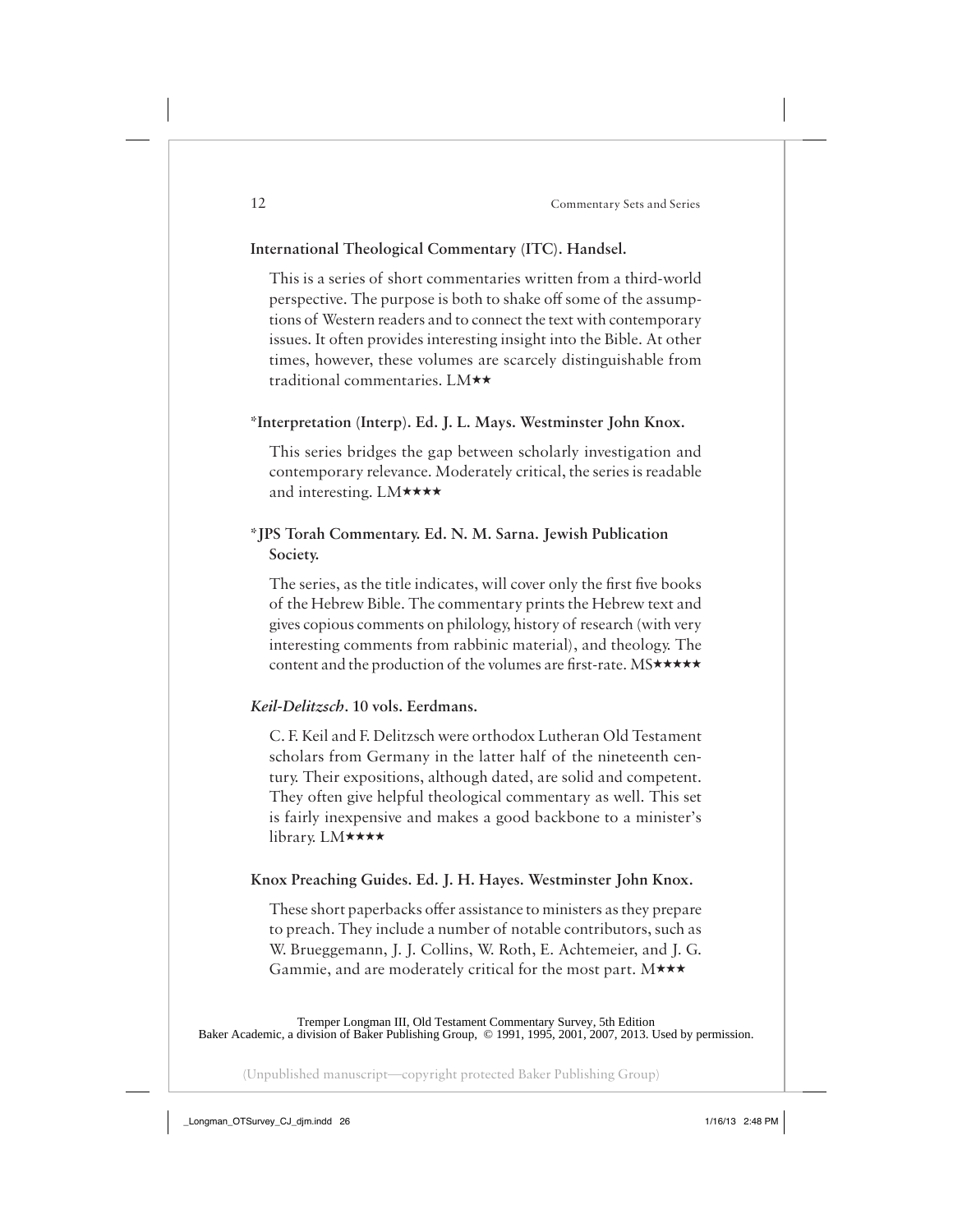#### **Layman's Bible Commentary. Westminster John Knox.**

Short, concise commentaries written for the layperson by critical scholars of the past generation. LM★★

#### *Leupold's Commentaries***. Baker.**

Leupold was a conservative Lutheran who wrote on many Old Testament books (Genesis, Psalms, Ecclesiastes, Isaiah, Daniel, and Zechariah). Leupold's work has value, but he tends to write more like a systematic theologian than a biblical exegete. LM★★

#### *\*The Minor Prophets.* **Ed. T. McComiskey. Baker.**

In most series, the Minor Prophets are given short shrift. This series intends to give the Minor Prophets their due. While not every contribution is the best on its particular book, this is the best anthology of commentaries on the Minor Prophets available. MS★★★★★

#### **\*New American Commentary (NAC). Ed. E. Ray Clendenen. Broadman.**

This relatively new series is making a strong entry into the field of commentaries. Based on the NIV text, it is an expository commentary with an emphasis on the theological message of the Bible as a whole. It adopts a clear evangelical approach to the text. Most of the volumes in the series have appeared and are highly competent, and some are outstanding (see Block on Judges and Ruth for instance). MS★★★

#### **\*New Century Bible (NCB). Ed. R. E. Clements (Old Testament). Sheffield.**

The New Century Bible is a predominantly British project based on the RSV. Many of the volumes seem restricted by the format. As a series, it is weak. There are, however, some very fine volumes. The volumes range from moderately critical to heavily critical. LM★★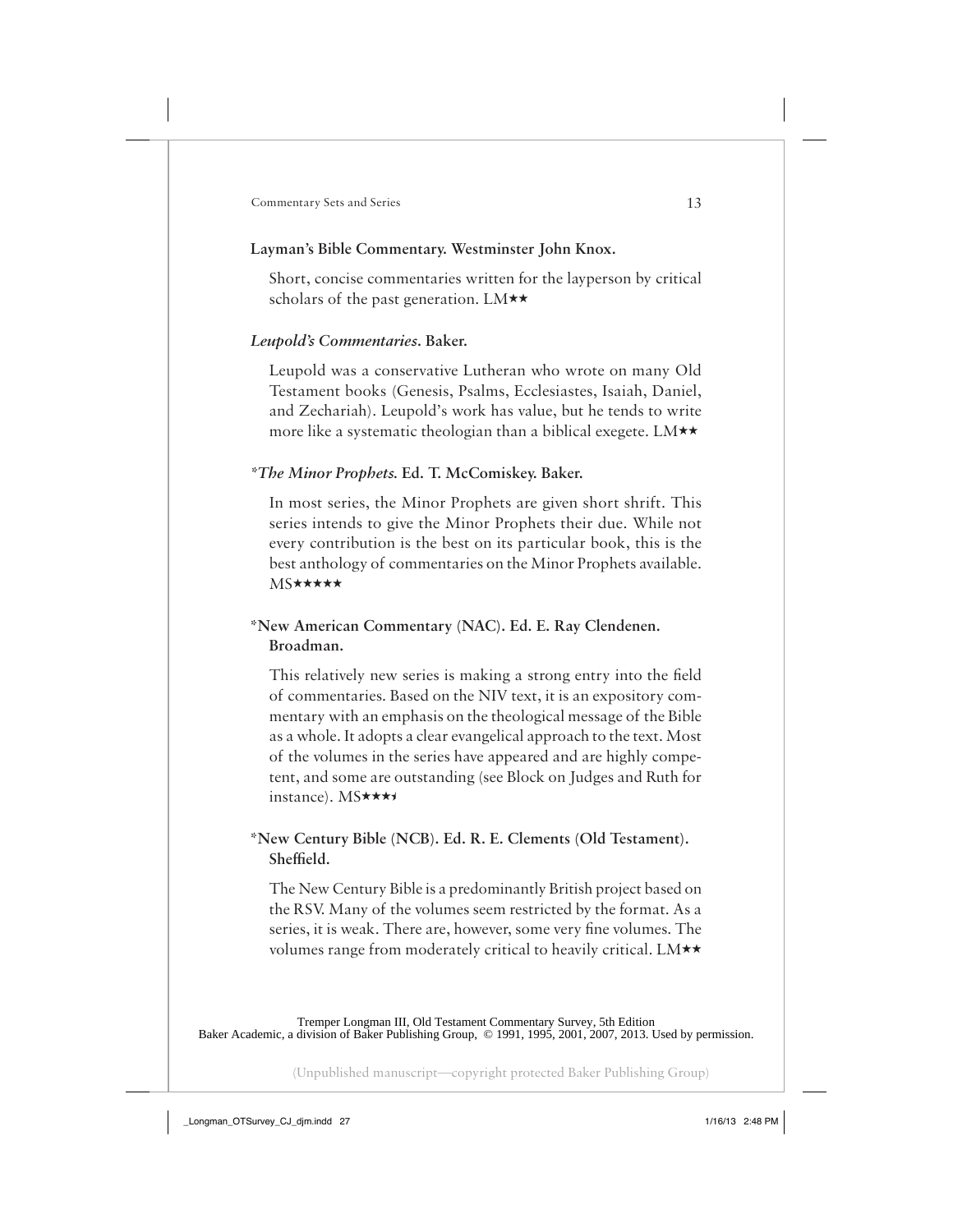**\*New International Biblical Commentary on the Old Testament (NIBCOT). Ed. R. L. Hubbard Jr. and R. Johnston. Hendrickson/Paternoster.**

See under Understanding the Bible Commentary Series.

# **\*New International Commentary on the Old Testament (NICOT). Ed. R. L. Hubbard Jr. Eerdmans.**

This series was originally begun in the 1950s under E. J. Young's editorship but was stalled after the editor produced his three-volume Isaiah commentary. Young's commentary has since been removed. The series is evangelical and scholarly but written in a way that laypeople can understand. Technical issues as well as theological commentary are found in these commentaries. R. Hubbard has taken over since the death of R. K. Harrison. MS★★★★

**\*New International Version Application Commentary (NIVAC). Ed. A. Dearman, R. L. Hubbard Jr., T. Longman III, and J. H. Walton. Zondervan/Hodder & Stoughton.**

NIVAC comments on each unit under three topics: original meaning, bridging contexts, and contemporary significance. Excellent for the preacher. LM★★★★★

#### **New Interpreter's Bible (NIB). Ed. L. E. Keck et al. Abingdon.**

This series replaces the long-honored original *Interpreter's Bible* that was produced in the 1950s. The format is a cross between a set and individual book commentaries. The Old Testament is covered in six volumes. The commentary has two sections: a more technical exegetical section and an expository section. A diversity of theological viewpoints is represented, but whether evangelical or not, all the contributors seem committed to the theological authority of the text. LM★★★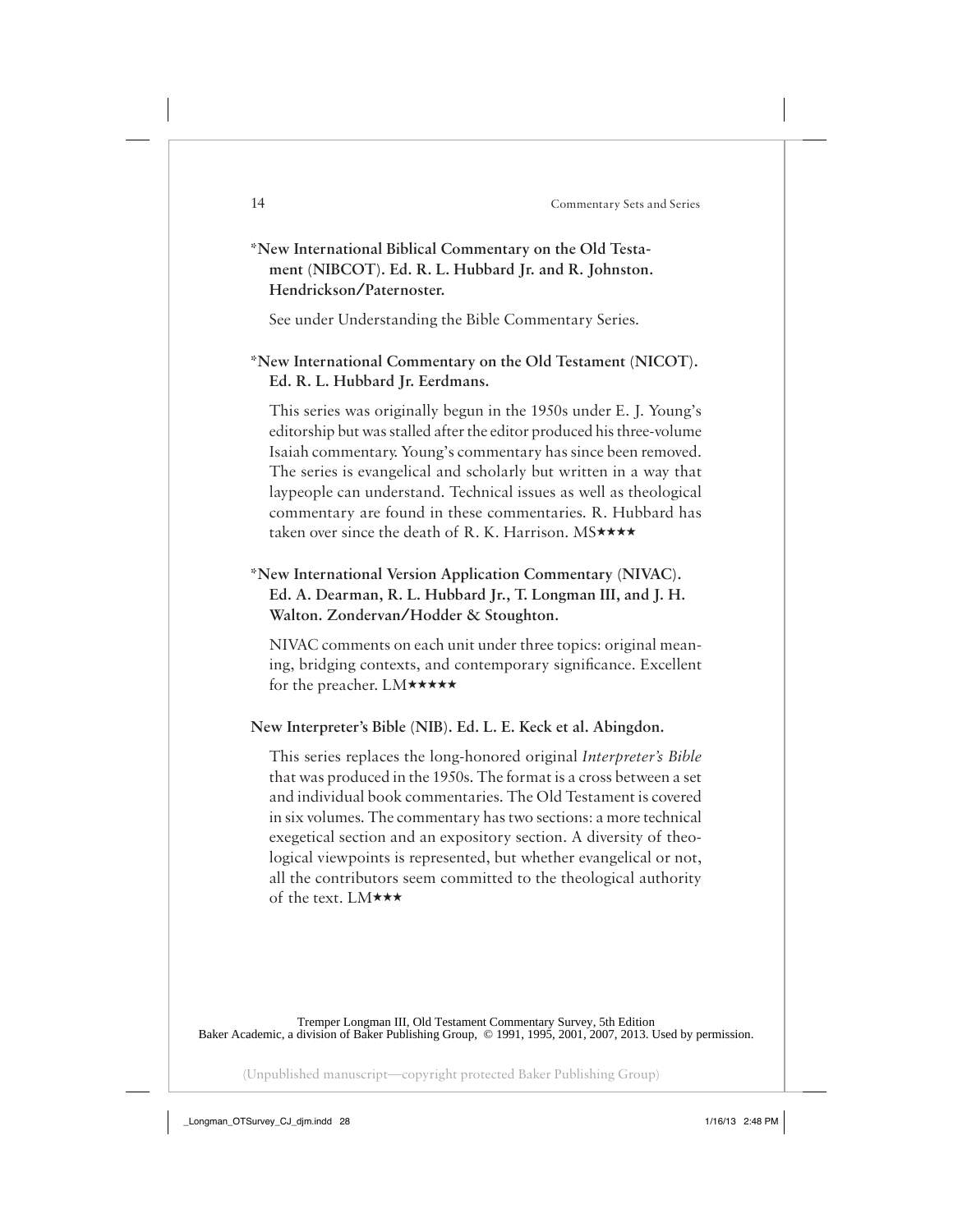# **\*Old Testament Library (OTL). Ed. P. R. Ackroyd et al. Westminster John Knox/SCM.**

This is a distinguished collection of commentaries written in the critical tradition. Many, but not all, are translations of earlier German works. OTL includes, besides the commentaries, Eichrodt's *Theology,* Beyerlin's study of related ancient Near Eastern texts, and Soggin's history. MS★★★

# **Old Testament Message (OTM). Ed. C. Stuhlmueller and M. Mc-Namara. Michael Glazier.**

OTM is planned to be a twenty-three-volume set, geared for laypeople. While each volume is written by a Catholic scholar, it is hoped by the editors that the appeal will be much broader. The method is moderately critical with a premium on clarity, theology, and relevance. LM★★★

#### **The Preacher's Commentary (PC). Nelson.**

First known as the Communicator's Commentary and then as Mastering the Old Testament, Thomas Nelson now publishes it as the Preacher's Commentary. This energetic commentary is directed toward pastors and other Christian leaders who teach. For the most part, the volumes meet their intended goal and are backed by solid scholarship. The volumes are very readable. LM★★★

#### **Smyth and Helwys Bible Commentary (SHBC). Smyth and Helwys.**

SHBC is a very user-friendly commentary series. It even comes with a CD-ROM. The contributions so far come from scholars who can be described as moderately critical and theologically sensitive. The series has some excellent contributions (Brueggemann on Kings; Fretheim on Jeremiah) and some that are not helpful at all (Biddle on Deuteronomy). The biggest problem with this series is the price of the volumes. LM★★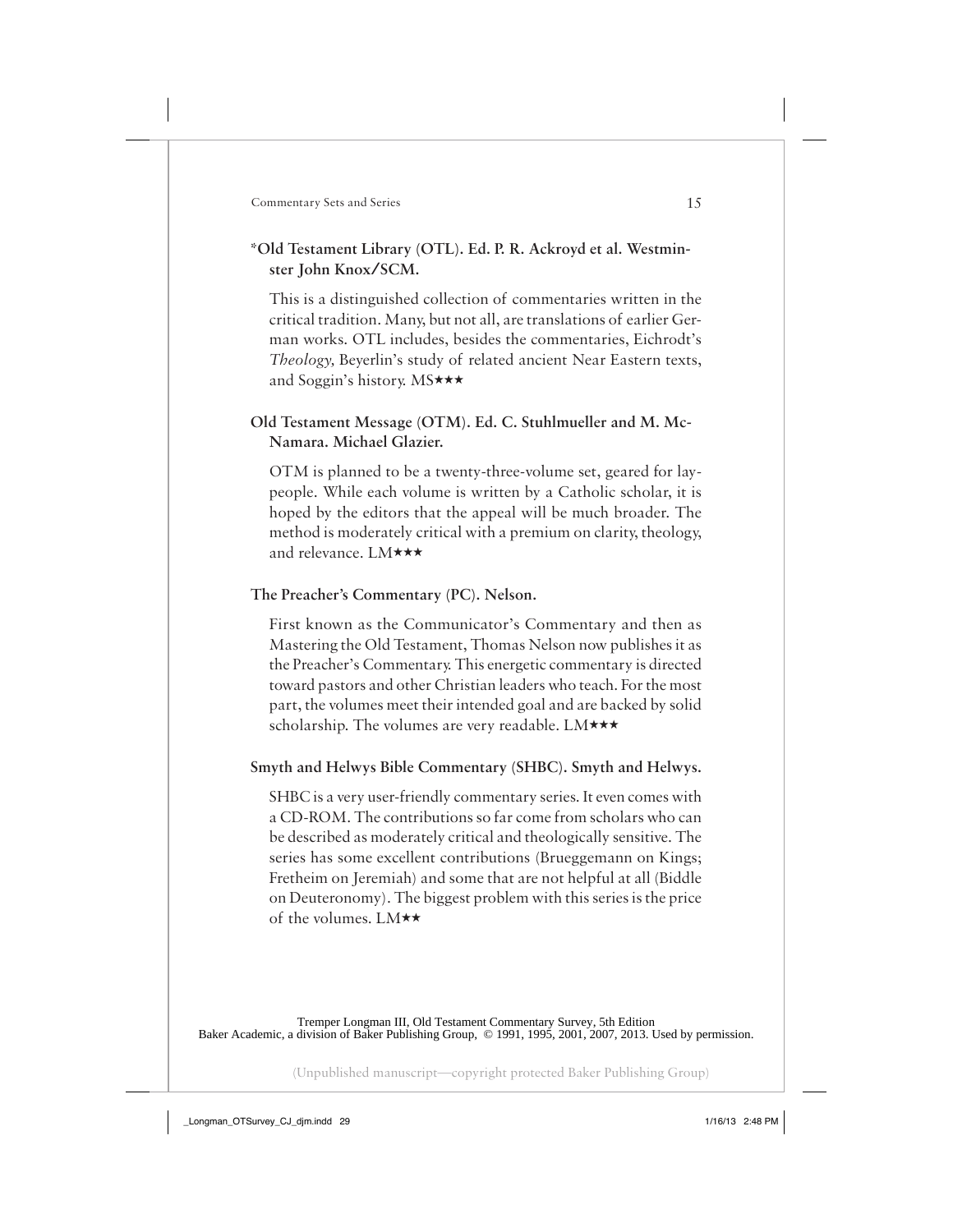# **Torch Bible Commentaries (TBC). Ed. J. Marsh, A. Richardson, and R. G. Smith. SCM.**

This series is very similar in intent, scope, and approach to the Cambridge Bible Commentaries. The contributors were asked to make the results of modern scholarship accessible to educated laypeople within the church. Two notable contributions include J. H. Eaton on Psalms and C. R. North on Isaiah 40–55. The commentary is based on the Authorized Version. LM★★★

#### **Two Horizons Old Testament Commentaries (THOTC). Eerdmans.**

Like the Brazos series (see above), this series intends to feed the interest in theological exegesis, but this series, in my opinion, does a much better job of it. Written primarily by biblical scholars, there is rich and illuminating interest in the biblical text itself. The one exception is the Joshua volume which was half written by a theologian, and that half is problematic. The first half of each volume is an exposition of the text, and the second half a lengthy and interesting theological reflection. MS★★★★

# **\*Tyndale Old Testament Commentaries (TOTC). Ed. D. J. Wiseman. InterVarsity.**

These commentaries are authored by respected English, South African, Australian, Irish, and American evangelical scholars. They are in the main directed toward a nonspecialist audience. They emphasize exegesis. They are brief, but usually informative. The second generation TOTC commentaries are beginning to appear with David Firth as main editor and me as consulting editor. Over the next ten or so years new volumes will appear for every book. The first volume on Deuteronomy by Woods has been published and is reviewed in this volume. LM★★★★

# **\*Understanding the Bible Commentary Series (UBCS). Ed. R. L. Hubbard Jr. and R. Johnston. Baker Books.**

This series is committed to what the editors call "believing criticism," which tries to navigate between a kind of criticism that never